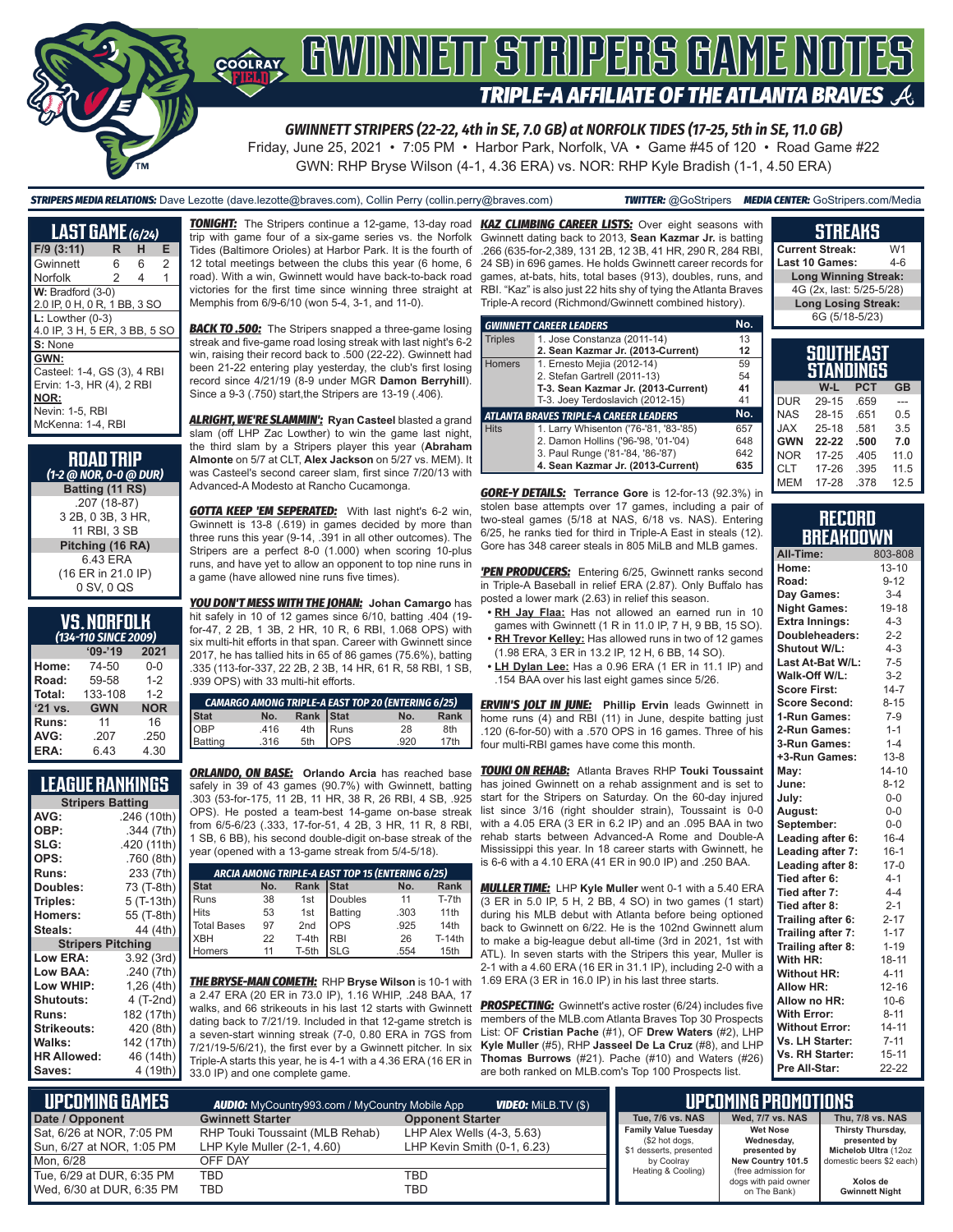

#### *FRIDAY, JUNE 25, 2021 AT NORFOLK*

| <b>MANAGER MATTTUIASOSOPO</b>                                                                                                                                                                                                                               |                                                                    |                                                     |                    |                                                |                     | <b>VS. 2021 OPPONENTS</b>                                                                             |                                                                               |                              |                                                |                                                                      |                                                |                                                                    |                          |
|-------------------------------------------------------------------------------------------------------------------------------------------------------------------------------------------------------------------------------------------------------------|--------------------------------------------------------------------|-----------------------------------------------------|--------------------|------------------------------------------------|---------------------|-------------------------------------------------------------------------------------------------------|-------------------------------------------------------------------------------|------------------------------|------------------------------------------------|----------------------------------------------------------------------|------------------------------------------------|--------------------------------------------------------------------|--------------------------|
| Matt Tuiasosopo is in his first season as Gwinnett manager and his third season<br>as a coach in the Atlanta Braves organization in 2021. He was named the seventh                                                                                          |                                                                    |                                                     |                    |                                                |                     | <b>CHA</b>                                                                                            | Home<br>---                                                                   | Road<br>$5 - 1$              | <b>Total</b><br>$5 - 1$                        | COL                                                                  | Home<br>$\frac{1}{2}$                          | Road<br>$\overline{a}$                                             | <b>Total</b><br>---      |
| manager in team history on 3/30/21. Tuiasosopo is both the youngest manager in<br>team history (turned 35 on 5/10) and the first former Gwinnett player to manage the<br>club (hit .221 with 19 HR, 73 RBI in 178 games from 2016-17).                      |                                                                    |                                                     |                    |                                                |                     | <b>DUR</b><br><b>JAX</b><br><b>MEM</b>                                                                | ---<br>$1 - 5$<br>$5-1$                                                       | ---<br>---<br>$3 - 3$        | $\overline{\phantom{a}}$<br>$1 - 5$<br>$8 - 4$ | LOU<br><b>MW DIV</b>                                                 | 4-2<br>$4 - 2$                                 | ---<br>$0-0$                                                       | $4 - 2$<br>$4 - 2$       |
| Tuiasosopo made his managerial debut in 2019 with Class-A Rome, leading the club<br>to a 65-74 record and earning Atlanta's Bobby Cox Award for minor league manager<br>of the year. He was set to return to Rome in 2020, but was reassigned to the Braves |                                                                    |                                                     |                    |                                                |                     | <b>NAS</b><br><b>NOR</b><br><b>SE DIV</b>                                                             | $3-2$<br>---<br>$9 - 8$                                                       | $0-6$<br>$1 - 2$<br>$9 - 12$ | $3-8$<br>$1 - 2$<br>18-20                      |                                                                      |                                                |                                                                    |                          |
|                                                                                                                                                                                                                                                             | Alternate Site at Coolray Field once the MiLB season was canceled. |                                                     |                    |                                                |                     |                                                                                                       |                                                                               |                              |                                                | LAST AT-BAT WINS (7)                                                 |                                                |                                                                    |                          |
| Tuiasosopo's Managerial Career<br>W-L<br><b>PCT</b><br><b>Playoffs</b><br><b>Games</b><br>With Gwinnett (1 Season):<br>44<br>22-22<br>.500<br>0                                                                                                             |                                                                    |                                                     |                    |                                                |                     |                                                                                                       | The Stripers are 7-5 (.583) in games decided in the last at-bat in 2021.      |                              |                                                |                                                                      |                                                |                                                                    |                          |
| MiLB Career (2 Seasons):                                                                                                                                                                                                                                    |                                                                    | 183                                                 | 87-96              | .475                                           | $\Omega$            | Date/Opponent<br>5/4 at Charlotte<br>5/9 at Charlotte                                                 |                                                                               |                              | <b>Score</b><br>10-9 (12th)<br>12-9 (10th)     |                                                                      | <b>Game-Winning Play</b><br>Camargo RBI single | Almonte scores on E4 (Reynolds)                                    |                          |
| All staff bios available in the 2021 Stripers Media Guide                                                                                                                                                                                                   |                                                                    |                                                     |                    |                                                |                     | 5/14 vs. Louisville<br>5/16 vs. Louisville                                                            |                                                                               |                              | $2-1$ (8th)<br>5-4 (9th)*                      |                                                                      | Arcia 2-out solo HR                            | Arcia walk-off solo HR                                             |                          |
| EJECTIONS (2)<br>Player/Coach<br>Date/Inning<br><b>Umpire</b>                                                                                                                                                                                               |                                                                    |                                                     |                    | 5/25 vs. Memphis                               | 6/9-G2 at Memphis   |                                                                                                       | $2-1$ (9th) <sup>*</sup><br>$3-1$ (8th)                                       |                              | Waters RBI single                              | Kazmar walk-off single                                               |                                                |                                                                    |                          |
| <b>Ryan Goins</b><br><b>MGR Matt Tuiasosopo</b>                                                                                                                                                                                                             |                                                                    | 5/25 vs. MEM, 7th Inning<br>6/3 vs. JAX, 8th Inning |                    | <b>HP Clint Vondrak</b><br><b>HP Alex Tosi</b> |                     | 6/18 vs. Nashville                                                                                    |                                                                               |                              | 8-7 (10th)*                                    |                                                                      |                                                | Arcia scores on E4 (Hiura on Lucroy FC)<br>*Denotes "walk-off" win |                          |
|                                                                                                                                                                                                                                                             |                                                                    |                                                     |                    |                                                |                     |                                                                                                       |                                                                               |                              |                                                |                                                                      |                                                |                                                                    |                          |
| G<br><b>PCT</b>                                                                                                                                                                                                                                             | <b>TEAM DEFENSE (5TH IN TRIPLE-A EAST)</b><br><b>TC</b><br>PO      | A                                                   | Е                  | DP                                             | <b>TP</b>           |                                                                                                       | Pitchers (27):                                                                |                              | Lee, Dylan                                     | <b>GWINNETT PLAYERS USED (49 IN 2021)</b>                            | Position (22):                                 | Martinez, Carlos                                                   |                          |
| .984<br>44                                                                                                                                                                                                                                                  | 1579<br>1151                                                       | 403                                                 | 25                 | 46                                             | $\mathbf{1}$        |                                                                                                       | Arano, Victor<br>Biddle, Jesse                                                |                              | Lopez, Yoan<br>Martin, Chris                   |                                                                      | Almonte, Abraham<br>Arcia, Orlando             | Morales, Jonathan<br>Pache, Cristian                               |                          |
| <b>Catchers</b><br>Casteel, Ryan                                                                                                                                                                                                                            | <b>SB</b><br>$\mathsf{cs}$<br>$\mathbf{1}$<br>0                    | <b>ATT</b><br>$\mathbf{1}$                          | <b>PCT</b><br>.000 | <b>PB</b><br>1                                 | W-L<br>$1 - 1$      |                                                                                                       | Bradford, Chasen                                                              |                              | Muller, Kyle                                   |                                                                      | Brugman, Jaycob                                | Sanchez, Yolmer                                                    |                          |
| Jackson, Alex                                                                                                                                                                                                                                               | 3<br>$\mathbf{1}$                                                  | 4                                                   | .250               | 0                                              | $6-4$               |                                                                                                       | Burrows, Thomas<br>Chavez, Jesse                                              |                              | Newcomb, Sean<br>Roark, Tanner                 | Camargo, Johan                                                       | Casteel, Ryan                                  | Snider, Travis<br>Unroe, Riley                                     |                          |
| Lucroy, Jonathan<br>Martinez, Carlos                                                                                                                                                                                                                        | 15<br>4<br>3<br>0                                                  | 19<br>3                                             | .211<br>.000       | 1<br>1                                         | $7 - 12$<br>$2 - 1$ |                                                                                                       | Davidson, Tucker<br>De La Cruz, Jasseel                                       |                              | Rodriguez, Jose<br>Santana, Edgar              |                                                                      | Demeritte, Travis<br>Ervin, Phillip            | Waters, Drew                                                       |                          |
| Morales, Jonathan                                                                                                                                                                                                                                           | 5<br>$\overline{2}$                                                | $\overline{7}$                                      | .286               | 0                                              | $6 - 4$             |                                                                                                       | Edwards Jr., Carl<br>Flaa, Jay                                                |                              | Tice, Ty<br>Webb, Jacob                        |                                                                      | Goins, Ryan<br>Gore, Terrance                  |                                                                    |                          |
| Total:                                                                                                                                                                                                                                                      | 27<br>$\overline{7}$                                               | 34                                                  | .206               | 3                                              | 22-22               |                                                                                                       | Greene, Shane                                                                 |                              | Wilson, Bryse                                  |                                                                      | Heredia, Guillermo                             |                                                                    |                          |
| Outfield Assists (8):                                                                                                                                                                                                                                       |                                                                    | Waters (3), Sanchez (2), Almonte (1), Ervin (1),    |                    |                                                |                     |                                                                                                       | Hernandez, Daysbel<br>Horacek, Mitch                                          |                              | Wright, Kyle                                   |                                                                      | Inciarte, Ender<br>Jackson, Alex               |                                                                    |                          |
| <b>Pitcher Pickoffs (1):</b>                                                                                                                                                                                                                                | Inciarte (1)<br>Muller (1)                                         |                                                     |                    |                                                |                     |                                                                                                       | Johnstone, Connor<br>Jones, Nate                                              |                              |                                                |                                                                      | Kazmar Jr., Sean<br>Kipnis, Jason              |                                                                    |                          |
| <b>Catcher Pickoffs (2):</b>                                                                                                                                                                                                                                |                                                                    | Casteel (1), Jackson (1)                            |                    |                                                |                     |                                                                                                       | Kelley, Trevor                                                                |                              |                                                |                                                                      | Lucroy, Jonathan                               |                                                                    |                          |
|                                                                                                                                                                                                                                                             |                                                                    |                                                     |                    |                                                |                     |                                                                                                       | Italics = Player no longer in Braves organization                             |                              |                                                |                                                                      |                                                |                                                                    |                          |
|                                                                                                                                                                                                                                                             |                                                                    | <b>STARTS</b>                                       |                    |                                                |                     |                                                                                                       |                                                                               |                              |                                                | <b>BASS-LANTA</b>                                                    |                                                |                                                                    |                          |
| Waters (28), Inciarte (6), Pache (6), Almonte (1), Arcia (1), Ervin (1), Sanchez (1)<br>1:                                                                                                                                                                  |                                                                    | <b>By Batting Order</b>                             |                    |                                                |                     | Atlanta in 2021:                                                                                      | Including MLB rehab assignments, 22 players have played for both Gwinnett and |                              |                                                |                                                                      |                                                |                                                                    |                          |
| Arcia (12), Kipnis (10), Goins (7), Pache (7), Waters (3), Almonte (1), Camargo (1),<br>2:<br>Ervin (1), Heredia (1) Sanchez (1)                                                                                                                            |                                                                    |                                                     |                    |                                                |                     |                                                                                                       | OF Abraham Almonte                                                            |                              |                                                |                                                                      |                                                | LHP Sean Newcomb                                                   |                          |
| Arcia (29), Camargo (11), Lucroy (3), Jackson (1)<br>3:                                                                                                                                                                                                     |                                                                    |                                                     |                    |                                                |                     | <b>LHP Jesse Biddle</b><br>OF Cristian Pache<br>INF Johan Camargo<br>RHP Edgar Santana<br>RHP Ty Tice |                                                                               |                              |                                                |                                                                      |                                                |                                                                    |                          |
| Camargo (17), Demeritte (12), Kipnis (4), Lucroy (4), Almonte (3), Jackson (3),<br>4:<br>Kazmar Jr. (1)                                                                                                                                                     |                                                                    |                                                     |                    |                                                |                     |                                                                                                       | RHP Jesse Chavez<br><b>LHP Tucker Davidson</b>                                |                              |                                                |                                                                      |                                                | RHP Jacob Webb                                                     |                          |
| Lucroy (10), Almonte (8), Jackson (5), Kazmar Jr. (5), Demeritte (4), Kipnis (4),<br>5:<br>Camargo (2), Snider (2), Casteel (1), Ervin (1), Goins (1), Sanchez (1)                                                                                          |                                                                    |                                                     |                    |                                                |                     |                                                                                                       | RHP Carl Edwards Jr.<br>RHP Jay Flaa                                          |                              |                                                |                                                                      |                                                | RHP Bryse Wilson<br><b>RHP Kyle Wright</b>                         |                          |
| Goins (12), Ervin (6), Snider (5), Almonte (4), Kazmar Jr. (4), Lucroy (4),<br>6:<br>Casteel (3), Sanchez (3), Demeritte (2), Jackson (1)                                                                                                                   |                                                                    |                                                     |                    |                                                |                     |                                                                                                       | <b>RHP Shane Greene</b><br>OF Guillermo Heredia                               |                              |                                                |                                                                      |                                                |                                                                    |                          |
| Ervin (11), Goins (9), Kazmar Jr. (8), Snider (6), Sanchez (5), Demeritte (2),<br>7:                                                                                                                                                                        |                                                                    |                                                     |                    |                                                |                     |                                                                                                       | OF Ender Inciarte                                                             |                              |                                                |                                                                      |                                                |                                                                    |                          |
| Morales (2), Almonte (1)<br>Sanchez (14), Morales (8), Ervin (7), Casteel (3), Kazmar Jr. (3), Goins (2),<br>8:                                                                                                                                             |                                                                    |                                                     |                    |                                                |                     |                                                                                                       | C Alex Jackson<br><b>RHP Nate Jones</b>                                       |                              |                                                |                                                                      |                                                |                                                                    |                          |
| Gore (2), Snider (2), Brugman (1), Martinez (1), Unroe (1)<br>Casteel (2), Martinez (2), Morales (2), Gore (1), Sanchez (1), Unroe (1)<br>9:<br>Pitcher Spot (35)                                                                                           |                                                                    |                                                     |                    |                                                |                     |                                                                                                       | INF Sean Kazmar Jr.<br><b>RHP Chris Martin</b><br>LHP Kyle Muller (MLB Debut) |                              |                                                |                                                                      |                                                |                                                                    |                          |
| Lucroy (19), Jackson (10), Morales (10), Martinez (3), Casteel (2)<br>C:<br>1B: Camargo (22), Casteel (6), Kazmar Jr. (5), Snider (5), Lucroy (2), Unroe (2),                                                                                               |                                                                    | <b>By Position</b>                                  |                    |                                                |                     |                                                                                                       |                                                                               |                              |                                                | <b>BRAVES ON REHAB</b>                                               |                                                |                                                                    |                          |
| Goins (1), Morales (1)<br>Goins (18), Kipnis (15), Sanchez (8), Kazmar Jr. (2), Arcia (1)<br>2B:                                                                                                                                                            |                                                                    |                                                     |                    |                                                |                     |                                                                                                       | Six Atlanta players have been assigned to rehab with Gwinnett in 2021.        |                              |                                                |                                                                      |                                                |                                                                    |                          |
| Kazmar Jr. (14), Sanchez (13), Camargo (7), Goins (7), Arcia (2), Morales (1)<br>3B:                                                                                                                                                                        |                                                                    |                                                     |                    |                                                |                     | Player                                                                                                |                                                                               |                              |                                                | <b>Injury</b>                                                        |                                                |                                                                    | <b>Rehab Dates</b>       |
| Arcia (38), Goins (5), Sanchez (1)<br>SS:<br>LF: Ervin (14), Almonte (9), Waters (8), Snider (4), Gore (3), Demeritte (2), Kipnis (2),                                                                                                                      |                                                                    |                                                     |                    |                                                |                     | <b>RHP Chris Martin</b>                                                                               |                                                                               |                              |                                                | Right Shoulder Inflammation (4/7)                                    |                                                |                                                                    | $5/5 - 5/11$             |
| Heredia (1), Sanchez (1)<br>Waters (21), Pache (13), Ervin (5), Inciarte (5)<br>CF:                                                                                                                                                                         |                                                                    |                                                     |                    |                                                |                     | OF Ender Inciarte                                                                                     | OF Guillermo Heredia                                                          |                              |                                                | Strained Left Hamstring (4/17)<br>Right Hamstring Inflammation (5/1) |                                                |                                                                    | $5/6 - 5/12$<br>5/14     |
| RF: Demeritte (17), Almonte (8), Ervin (8), Snider (5), Sanchez (3), Waters (2),                                                                                                                                                                            |                                                                    |                                                     |                    |                                                |                     | C Alex Jackson                                                                                        | OF Cristian Pache                                                             |                              |                                                | Strained Left Hamstring (5/2)<br>Right Hamstring Inflammation (5/14) |                                                |                                                                    | 5/21-6/9<br>$5/29 - 6/1$ |
| Camargo (1)<br><b>DH:</b> Almonte (1), Arcia (1), Brugman (1), Camargo (1), Casteel (1), Demeritte (1),<br>Inciarte (1), Kipnis (1), Snider (1)                                                                                                             |                                                                    |                                                     |                    |                                                |                     |                                                                                                       | RHP Touki Toussaint                                                           |                              |                                                | Right Shoulder Strain (3/16)                                         |                                                |                                                                    | 6/22-Current             |
|                                                                                                                                                                                                                                                             |                                                                    |                                                     |                    |                                                |                     |                                                                                                       |                                                                               |                              |                                                |                                                                      |                                                |                                                                    |                          |
|                                                                                                                                                                                                                                                             |                                                                    |                                                     |                    |                                                |                     |                                                                                                       |                                                                               |                              |                                                |                                                                      |                                                |                                                                    |                          |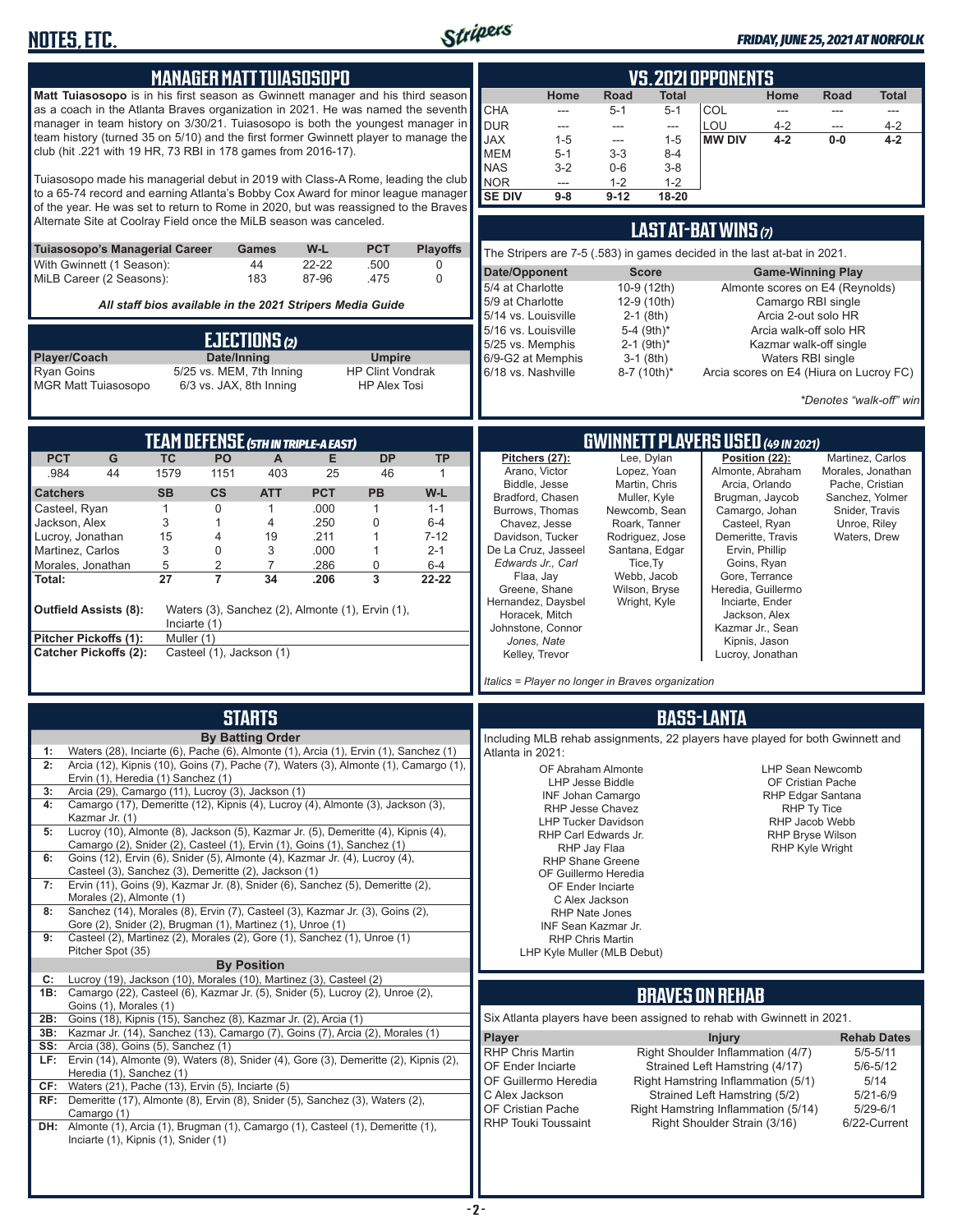# **STARTING PITCHER**



**ON BRAVES 40-MAN ROSTER**

#### *FRIDAY, JUNE 25, 2021 AT NORFOLK*

# **32****BRYSE WILSON**

|      |     | TYS DILIUL MILUUIL                                                | <b>BIO ON PAGE 102 OF MEDIA GUIDE</b> |
|------|-----|-------------------------------------------------------------------|---------------------------------------|
| B/T: | R/R | <b>BORN:</b> 12/20/97 in Durham. NC (Age 23)                      |                                       |
| HT:  | հ-2 | <b>ACQUIRED:</b> Braves' 4th Round Pick in 2016 June draft out of |                                       |
| WT:  | 225 | Orange High School (Hillsborough, NC)                             |                                       |

**TONIGHT'S START:** Wilson makes his seventh Triple-A start of the season in game four of a six-game series at Norfolk ... It is his 33rd career appearance (31st start) with Gwinnett since 2018 (17-8, 3.84 ERA) ... Is 10-1 with a 2.47 ERA in his last 12 starts with the Stripers dating back to 7/21/19 ... Entering play, ranks among Triple-A East pitching leaders in complete games (T-1st, 1) and wins (T-8th, 4).

*2021 WITH GWINNETT:* Went 2-0 with a 3.18 ERA (6 ER in 17.0 IP) and one complete game over three starts in May ... Since losing on 6/3 vs. Jacksonville, is 2-0 with a 4.09 ERA (5 ER in 11.0 IP) over his last two starts ... Struck out a season-high nine over 6.0 IP (5 H, 1 ER, 1 BB) in his last Triple-A outing on 6/15 at Nashville.

*MAKING HISTORY:* On 5/6 at Charlotte, Wilson set a Gwinnett record with a win in his seventh consecutive start ... He went 7-0 with a 0.80 ERA during the seven-start span from 7/21/19-5/6/21, surpassing **Kanekoa Texeira's** six consecutive wins (6-0, 3.63 ERA) from 7/20/15-8/15/15.

*2021 WITH ATLANTA:* He has made six starts for Atlanta this season, going 2-3 with a 5.34 ERA (17 ER in 28.2 IP) ... Made three starts (1-2, 6.75 ERA) before being optioned on 4/30 ... Recalled three times since, on 5/11 (started vs. Toronto), 5/22 (started vs. Pittsburgh), and 6/20 (started vs. St. Louis in G1 of doubleheader).

*2020 SEASON:* Was a member of Atlanta's 60-man player pool and spent the majority of the season at the Alternate Training Site in Gwinnett ... Recalled by the Braves three times during the regular season (8/11-18, 9/6-16, 9/21-29) and went 0-1 with a 4.02 ERA (7 ER in 15.2 IP), .286 BAA, 1.72 WHIP, and one save (1-for-1) in six games (2 starts) ... Added to the Braves' NLCS roster on 10/6 and made his MLB Postseason debut in Game 4 vs. the Los Angeles Dodgers on 10/5, out-pitched Clayton Kershaw for the victory (6.0 IP, 1 H, 1 R, 1 ER, 1 HR, 1 BB, 5 SO) as Atlanta won 10-2.

*CAREER ACCOLADES:* **2017:** MiLB.com Braves Organization All-Star, Baseball America Low Class-A All-Star, South Atlantic League Postseason All-Star (10-7, 2.50 ERA in 26 starts with Class-A Rome) ... **2018:** Southern League Pitcher of the Week (7/8/18), International League Pitcher of the Week (8/19/18) ... **2019:** *Baseball America*  Triple-A All Star, Gwinnett Stripers Pitcher of the Year, International League ERA Champion (10-7, 3.42 ERA in 21 starts with Gwinnett).

|                    | <b>WILSON'S OVERALL STATS</b> |           |            |       |           |           |           |            |             |  |
|--------------------|-------------------------------|-----------|------------|-------|-----------|-----------|-----------|------------|-------------|--|
| Year               | Team                          | W-L       | <b>ERA</b> | G/GS  | <b>HR</b> | <b>BB</b> | <b>SO</b> | <b>BAA</b> | <b>WHIP</b> |  |
| 2021               | ATLANTA (MLB)                 | $2 - 3$   | 5.34       | 6/6   |           |           | 19        | .322       | 1.53        |  |
|                    | Gwinnett (AAA)                | $4 - 1$   | 4.36       | 6/6   |           | 10        | 29        | .287       | 1.42        |  |
| MiLB Career:       |                               | $33 - 21$ | 3.05       | 87/82 | 32        | 117       | 458       | .235       | 1.15        |  |
| <b>MLB Career:</b> |                               | $5-4$     | 5.68       | 21/13 | 14        | 32        | 56        | .312       | 1.70        |  |

|                 | <b>WILSON'S 2021 SPLITS (WITH GWINNETT)</b> |                  |                       |
|-----------------|---------------------------------------------|------------------|-----------------------|
| Home:           | 2-1, 4.70 ERA (4G)                          | Road:            | 2-0, 3.60 ERA (2G)    |
| Day:            | 0-0, 6.00 ERA (1G)                          | Night:           | 4-1, 4.00 ERA (5G)    |
| <b>Starter:</b> | 4-1, 4.36 ERA (6G)                          | <b>Reliever:</b> | $0-0, - -$ ERA $(0G)$ |
| Vs. LHP:        | .306 BAA, 2 HR                              | Vs. RHP:         | .275 BAA, 1 HR        |

|         |         |            |   |    | <b>WILSON VS. NORFOLK</b> |    |    |           |           |           |
|---------|---------|------------|---|----|---------------------------|----|----|-----------|-----------|-----------|
|         | W-L     | <b>ERA</b> | G | GS | IP                        | н  | ER | <b>HR</b> | <b>BB</b> | <b>SO</b> |
| 2018:   | $1 - 0$ | 11.37      | っ |    | 6.1                       | 10 | 8  |           |           | 10        |
| 2019:   | $3 - 1$ | 3.42       |   |    | 23.2                      | 25 | 9  |           | 6         | 22        |
| 12021:  | $0-0$   | - --       |   | O  | 0.0                       | 0  |    |           |           |           |
| Career: | $4 - 1$ | 5.10       | 6 | 5  | 30.0                      | 35 |    |           |           | 32        |

|                                        | <b>WILSON'S HIGHS &amp; LOWS</b> |                                     |  |  |  |  |  |  |  |  |
|----------------------------------------|----------------------------------|-------------------------------------|--|--|--|--|--|--|--|--|
| Career (MiLB and MLB)<br><b>Season</b> |                                  |                                     |  |  |  |  |  |  |  |  |
| IP:                                    | 6.2 (5/22 vs. PIT)               | 9.0 (7/8/17, ROM vs. WV)            |  |  |  |  |  |  |  |  |
| so:                                    | 9 (6/15 vs. NAS)                 | 13 (8/15/18, GWN vs. LOU)           |  |  |  |  |  |  |  |  |
| IBB:                                   | 4 (6/3 vs. JAX)                  | 4 (6x, last: 6/3/21, GWN vs. JAX)   |  |  |  |  |  |  |  |  |
| Iн:                                    | 10 (5/16 vs. LOU)                | 10 (2x, last: 5/16/21, GWN vs. LOU) |  |  |  |  |  |  |  |  |
| <b>IER:</b>                            | 5 (2x, last: 6/20 vs. STL)       | 9 (7/11/19, GWN @ CHA)              |  |  |  |  |  |  |  |  |
| Low-Hit CG:                            | No 9.0 IP CG                     | 5 Hits (7/8/17, ROM vs. WV)         |  |  |  |  |  |  |  |  |
| Low-ER CG:                             | No 9.0 IP CG                     | 0 Runs (7/8/17, ROM vs. WV)         |  |  |  |  |  |  |  |  |

|              | <b>WILSON AT THE PLATE</b> |    |  |   |    |    |           |            |           |     |  |  |
|--------------|----------------------------|----|--|---|----|----|-----------|------------|-----------|-----|--|--|
|              | AVG.                       | AВ |  | н | 2B | 3B | <b>HR</b> | <b>RBI</b> | <b>BB</b> | SO. |  |  |
| 2021 w/ATL:  | .091                       | 11 |  |   |    |    |           |            |           |     |  |  |
| 2021 w/GWN:  | .167                       | 6  |  |   |    |    | O         | O          |           |     |  |  |
| MiLB Career: | .091                       | 33 |  |   |    |    | 0         | 0          | 3         | 18  |  |  |
| MLB Career:  | .136                       | 22 |  |   |    |    |           |            |           |     |  |  |

|            | <b>WILSON'S 2021 STARTS (ALL LEVELS)</b> |               |           |    |   |    |           |           |           |       |                    |              |                                                   |
|------------|------------------------------------------|---------------|-----------|----|---|----|-----------|-----------|-----------|-------|--------------------|--------------|---------------------------------------------------|
| Team       | Date/Opp.                                | <b>Result</b> | <b>IP</b> | н  | R | ER | <b>HR</b> | <b>BB</b> | <b>SO</b> | NP-S  | Opp. Starter       | <b>Final</b> | <b>Notes</b>                                      |
| ATL        | 4/18 at CHC                              | W. 1-0        | 5.0       |    | 3 |    |           |           |           | 69-50 | Kyle Hendricks     | W. 13-4      | Braves win series 2-1 on Sunday Night Baseball.   |
| <b>ATL</b> | 4/25 vs. ARI                             | $L. 1-1$      | 4.0       | 4  |   |    |           |           | 4         | 61-37 | Zac Gallen         | $L.0 - 5$    | Game 1 of Sunday doubleheader.                    |
| <b>ATL</b> | 4/29 vs. CHC                             | L. 1-2        | 3.0       |    |   | 4  | 0         |           |           | 55-34 | Adbert Alzolav     | $L.3-9$      | Tied a MLB career-high for ER allowed in start.   |
| <b>GWN</b> | 5/6 at CLT                               | W. 1-0        | 5.0       | 4  |   | 0  |           |           | h.        | 81-58 | <b>Mike Wright</b> | W. 4-0       | Set GWN record for consec. starts with win (7).   |
| <b>ATL</b> | 5/11 vs. TOR                             | ND.           | 6.0       | 6  |   |    |           | 0         | .h        | 84-58 | Robbie Rav         | $L.3 - 5$    | Kept Toronto scoreless until Guerrero Jr. HR.     |
| <b>GWN</b> | 5/16 vs. LOU                             | ND.           | 6.0       | 10 | 4 | 4  |           | 0         |           | 93-63 | Ashton Goudeau     | W. 5-4       | First non-win in Gwinnett start since 7/11/19.    |
| <b>ATL</b> | 5/22 vs. PIT                             | W. 2-2        | 6.2       | 5  |   |    |           |           | 4         | 85-55 | Mitch Keller       | W. 6-1       | The 6.2 IP were a new MLB career high.            |
| <b>GWN</b> | 5/28 vs. MEM                             | W. 2-0        | 6.0       | 5  | 2 |    |           | 3         | 5         | 97-61 | Thomas Parsons     | W. 8-2       | Rain-shortened 6.0-inning complete game.          |
| <b>GWN</b> | $6/3$ vs. JAX                            | $L. 2-1$      | 5.0       | 6  | 5 | 5  | O         | 4         | 6         | 85-45 | Luis Madero        | $L. 2-6$     | Snapped 9-start Triple-A unbeaten streak.         |
| <b>GWN</b> | 6/9 at MEM                               | W. 3-1        | 5.0       |    |   | Δ  |           |           |           | 79-51 | Zack Thompson      | W. 5-4       | Game one of Stripers' doubleheader sweep.         |
| <b>GWN</b> | 6/15 vs. NAS                             | W. 4-1        | 6.0       | 5  |   |    |           |           |           | 86-57 | Josh Lindblom      | W. 2-1       | Set season high in strikeouts.                    |
| <b>ATL</b> | 6/20 vs. STL                             | $L, 2-3$      | 4.0       | 8  | 5 | 5  |           | 0         |           | 65-49 | Adam Wainwright    | $L. 1-9$     | Three of eight hits allowed went for extra bases. |

|                     | <b>STRIPERS STARTING PITCHERS</b> |            |           |    |                 |                       |                                                                        |  |  |  |  |
|---------------------|-----------------------------------|------------|-----------|----|-----------------|-----------------------|------------------------------------------------------------------------|--|--|--|--|
| <b>Pitcher</b>      | W-L                               | <b>ERA</b> | <b>GS</b> | QS | <b>Team W-L</b> | <b>Run Support</b>    | <b>Last Gwinnett Start</b>                                             |  |  |  |  |
| Davidson, Tucker    | $2 - 1$                           | 0.90       |           |    | $2 - 1$         | 5.33 RPG (16 Tot.)    | 5/23 at NAS (L): 6.0 IP, 1 H, 1 R, 1 ER, 1 BB, 9 SO, 1 HR (82p/51s)    |  |  |  |  |
| De La Cruz, Jasseel | $0 - 2$                           | 6.21       | 8         |    | $4 - 4$         | 1.75 RPG (14 Tot.)    | 6/24 at NOR (ND): 2.0 IP, 3 H, 2 R, 1 ER, 3 BB, 1 SO (49p/23s)         |  |  |  |  |
| Johnstone, Connor   | 1-6                               | 7.63       | 10        |    | $3 - 7$         | 2.00 RPG (20 Tot.)    | 6/23-G2 at NOR (L): 2.2 IP, 7 H, 5 R, 5 ER, 1 BB, 2 SO, 2 HR (49p/34s) |  |  |  |  |
| Muller, Kyle        | $2 - 1$                           | 4.60       |           |    | $6 - 1$         | 4.71 RPG (33 Tot.)    | 6/9-G2 at MEM (ND): 6.0 IP, 1 H, 1 R, 1 ER, 2 BB, 6 SO (88p/53s)       |  |  |  |  |
| Rodriguez, Jose     | $0 - 1$                           | 19.64      |           |    | $0 - 2$         | $0.00$ RPG $(0$ Tot.) | 6/23-G1 at NOR (L): 0.2 IP, 7 H, 8 R, 8 ER, 1 BB, 0 SO, 1 HR (37p/22s) |  |  |  |  |
| Wilson, Bryse       | $4 - 1$                           | 4.36       | 6         |    | $5 - 1$         | 3.50 RPG (21 Tot.)    | 6/15 vs. NAS (W): 6.0 IP, 6 H, 1 R, 1 ER, 1 BB, 9 SO, 1 HB (86p/57s)   |  |  |  |  |
| Wright, Kyle        | 1-2                               | 3.76       | 8         |    | $2 - 6$         | 1.63 RPG (13 Tot.)    | 6/17 vs. NAS (ND): 5.0 IP, 6 H, 1 R, 1 ER, 4 BB, 5 SO, 1 WP (87p/47s)  |  |  |  |  |
| Total:              | $10 - 14$                         | 5.03       | 44        |    | $22 - 22$       | 2.66 RPG (117 Tot.)   |                                                                        |  |  |  |  |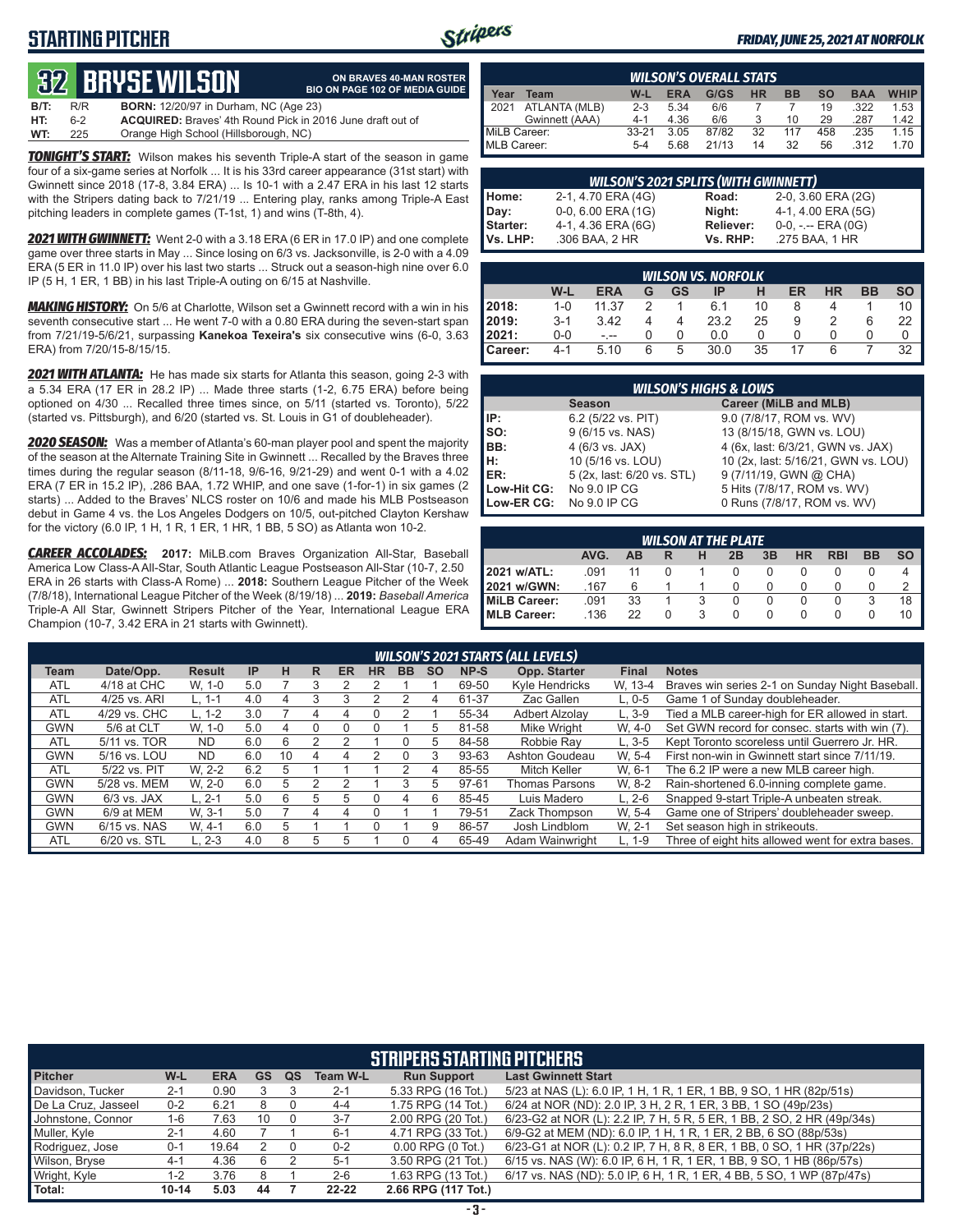# **BULLPEN**



| <b>RELIEF SUMMARY (CURRENT STRIPERS ONLY)</b> |         |      |    |    |                          |               |              |                                                                    |                         |  |
|-----------------------------------------------|---------|------|----|----|--------------------------|---------------|--------------|--------------------------------------------------------------------|-------------------------|--|
| <b>Pitcher</b>                                | $W-L$   | ERA  | G  | GF | <b>HLD</b>               | <b>SV/OPP</b> | <b>IR/RS</b> | <b>Last Gwinnett Relief Outing</b>                                 | <b>Scoreless Streak</b> |  |
| Arano. Victor                                 | $0 - 1$ | 3.00 | 12 |    | 2                        | 1/3           | 0/0          | 6/23-G1 at NOR: 2.0 IP, 0 H, 0 R, 0 BB, 2 SO (27p/21s)             | 2G (3.0 IP)             |  |
| Biddle, Jesse (L)                             | $0 - 1$ | 2.89 |    |    |                          | 0/1           | 2/0          | 6/23-G2 at NOR: 1.0 IP, 0 H, 0 R, 0 BB, 1 SO (11p/6s)              | 1G (1.0 IP)             |  |
| Bradford, Chasen                              | $3-0$   | 2.82 | 14 |    | 2                        | 0/1           | 2/2          | 6/24 at NOR (W): 2.0 IP, 0 H, 0 R, 1 BB, 3 SO (30p/19s)            | 1G (2.0 IP)             |  |
| Burrows, Thomas (L)                           | $1 - 0$ | 3.86 | 12 |    | 3                        | 0/0           | 5/0          | 6/23-G2 at NOR: 1.1 IP, 1 H, 0 R, 1 BB, 3 SO (25p/13s)             | 2G (2.1 IP)             |  |
| De La Cruz. Jasseel                           | $0 - 0$ | 5.40 |    |    |                          | 0/0           | 0/0          | 5/11 vs. LOU: 1.0 IP, 0 H, 0 R, 0 BB, 1 SO (9p/7s)                 | 1G (1.0 IP)             |  |
| Flaa, Jay                                     | $0 - 1$ | 0.00 | 10 | 4  | 2                        | 0/0           | 2/0          | 6/24 at NOR (H): 2.0 IP, 1 H, 0 R, 2 BB, 0 SO (33p/17s)            | 3G (4.0 IP)             |  |
| Horacek, Mitch (L)                            | $1 - 1$ | 6.14 |    |    | $\overline{\phantom{a}}$ | 0/0           | 0/0          | 6/23-G1 at NOR: 1.0 IP, 2 H, 1 R, 1 ER, 0 BB, 2 SO, 1 HR (17p/13s) | $-1G$                   |  |
| Johnstone, Connor                             | $0 - 0$ | 0.00 |    |    |                          | 0/0           | 5/3          | 5/18 at NAS: 1.1 IP, 0 H, 0 R, 0 BB, 1 SO (14p/11s)                | 2G (4.1 IP)             |  |
| Kelley, Trevor                                | $0 - 1$ | .98  | 12 | 6  |                          | 0/1           | 4/1          | 6/24 at NAS (H): 2.0 IP, 0 H, 0 R, 1 BB, 4 SO (32p/22s)            | 5G (6.0 IP)             |  |
| Lee, Dylan (L)                                | $1 - 0$ | .42  | 12 |    | 2                        | 0/0           | 3/0          | 6/23-G1 at NOR: 2.1 IP, 0 H, 0 R, 0 BB, 2 SO (33p/25s)             | 4G (6.1 IP)             |  |
| 'Lopez, Yoan                                  | $2 - 1$ | 2.16 | 8  |    |                          | 0/1           | 2/2          | 6/23-G2 at NOR: 1.0 IP, 0 H, 0 R, 0 BB, 1 SO (11p/7s)              | 1G (1.0 IP)             |  |
| Tice, Ty                                      | $0 - 0$ | 2.08 |    |    |                          | 0/0           | 2/0          | 6/18 vs. NAS: 1.0 IP, 0 H, 0 R, 0 BB, 3 SO (12p/12s)               | 2G (2.0 IP)             |  |
| Webb, Jacob                                   | $0-0$   | 2.87 |    | 6  | $\overline{\phantom{a}}$ | 1/1           | 0/0          | 6/24 at NAS: 1.0 IP, 0 H, 0 R, 0 BB, 3 SO (20p/15s)                | 1G (1.0 IP)             |  |

|                                |           |            | <b>STRIPERS PITCHING BREAKDOWN</b> |                  |           |           |                         |           |            |
|--------------------------------|-----------|------------|------------------------------------|------------------|-----------|-----------|-------------------------|-----------|------------|
|                                | W-L       | <b>ERA</b> | IP                                 | R                | <b>ER</b> | <b>HR</b> | <b>BB</b>               | <b>SO</b> | <b>BAA</b> |
| Starters:                      | $10 - 14$ | 5.03       | 186.0                              | 110              | 104       | 26        | 71                      | 193       | .270       |
| <b>Relievers:</b>              | $12 - 8$  | 2.87       | 197.2                              | 72               | 63        | <b>20</b> | 71                      | 227       | .210       |
| Total:                         | 22-22     | 3.92       | 383.2                              | 182              | 167       | 46        | 142                     | 420       | .240       |
| <b>Saves/Opp:</b> 4/14 (28.6%) |           |            |                                    | <b>Holds: 18</b> |           |           | IR/Scored: 30/8 (26.7%) |           |            |

|                                                |          |            | <b>PITCHING BY MONTH</b> |    |    |           |           |           |            |
|------------------------------------------------|----------|------------|--------------------------|----|----|-----------|-----------|-----------|------------|
|                                                | W-L      | <b>ERA</b> | IP                       | R  | ER | <b>HR</b> | <b>BB</b> | <b>SO</b> | <b>BAA</b> |
| May:                                           | 14-10    | 3.50       | 211.0                    | 90 | 82 | 28        | 65        | 240       | .222       |
| <b>June:</b><br>July:<br>August:<br>September: | $8 - 12$ | 4.43       | 172.2                    | 92 | 85 | 18        | 77        | 180       | .262       |

| <b>SCORELESS INNINGS STREAKS (10-PLUS INNINGS)</b> |           |                       |                       |  |  |  |  |  |  |  |  |
|----------------------------------------------------|-----------|-----------------------|-----------------------|--|--|--|--|--|--|--|--|
| Pitcher                                            | Length    | <b>Dates</b>          | <b>Stats</b>          |  |  |  |  |  |  |  |  |
| Bradford                                           | $16.0$ IP | 5/7-6/13 (10G)        | 1-0, 6 H, 3 BB, 12 SO |  |  |  |  |  |  |  |  |
|                                                    | $12.0$ IP | 5/25-6/5 (3GS)        | 1-0, 11 H, 3 BB, 8 SO |  |  |  |  |  |  |  |  |
| Wright<br>Roark                                    | $11.0$ IP | $6/4$ -Current $(5G)$ | 1-0, 8 H, 4 BB, 11 SO |  |  |  |  |  |  |  |  |

## **VICTOR ARANO - RHP - #54**

- **• 2021 with GWN: 5/14 vs. LOU:** Locked down GWN's first save of 2021 (1.0 IP, 1 H). **• 2021 with ATL:** Recalled on 5/8, but did not pitch ... Optioned on 5/10 ... DFA'd and
- outrighted to Gwinnett on 6/6. **• Spring Training:** 0-1, 34.71 ERA, .538 BAA, 1 SV in 3G with Atlanta.
- **• 2020:** Was a member of Philadelphia's 60-man player pool, but spent the entire year at the Alternate Site in Lehigh Valley ... DFA'd by the Phillies on 1/18.
- **• 2019:** Limited to just 6G with Triple-A Lehigh Valley (2-0, 0.00 ERA in 3G) and Philadelphia (1-0, 3.86 ERA in 3G) ... Was on injured list from 4/20-end of season (right elbow inflammation).
- **• Acquired:** Claimed off waivers from Philadelphia (1/22/21) ... Originally signed by the Los Angeles Dodgers as a non-drafted free agent (4/4/13).
- **• MLB Career:** 3-2, 2.65 ERA, .224 BAA, 3 SV in 73G with Philadelphia (2017-19).

#### **JESSE BIDDLE - LHP - #48**

- **• 2021 with GWN: 5/22-6/13:** Posted a 1.50 ERA (1 ER in 6.0 IP) over 6 outings.
- **• 2021 with ATL:** Had his contract selected on 4/17, pitched in 8G with the Braves (0-0, 8.44 ERA, 10 ER in 10.2 IP) ... DFA'd on 5/17, outrighted to Gwinnett on 5/19.
- **• Spring Training:** 0-0, 3.00 ERA, .257 BAA, 2 SV in 9G with Cincinnati ... Released on 3/26 after re-signing as MiLB FA on 12/11/20.
- **• 2020:** Opened the year at Cincinnati's Alternate Training Site ... Contract selected on 8/25 (0-0, 0.00 ERA, 0 ER in 0.2 IP in 1G) ... Placed on 10-day injured list on 8/29 (left shoulder impingement) and missed the remainder of the year.
- **• Acquired:** MiLB FA (4/2/21) ... Originally Philadelphia's 1st-round pick (27th overall) in 2010 out of Germantown Friends High School (Philadelphia, PA).
- **• MLB Career:** 6-2, 5.07 ERA, .261 BAA, 1 SV in 99G with ATL (2018-19, 2021), SEA (2019), TEX (2019), CIN (2020).

# **CHASEN BRADFORD - RHP - #28**

- **• 2021 with GWN:** All 3 of his wins have been 2.0-IP outings: 5/15 vs. LOU (1 H, 0 R, 2 SO), 6/16 vs. NAS (3 H, 1 ER, 3 SO), and 6/24 at NOR (0 H, 0 R, 1 BB, 3 SO) ... **5/7-6/13:** Posted a team-best 16.0-IP scoreless streak over 10G (6 H, 3 BB, 12 SO).
- **• 2020:** Re-signed by Seattle to an MiLB deal on 1/15, but was not included on the Mariners' 60-man player pool ... Did not play.
- **• 2019:** Split time between Seattle (0-0, 4.86 ERA, 1 SV in 12G) and Triple-A Tacoma (0-0, 6.75 ERA, 1 SV in 5G).
- **• Acquired:** MiLB FA (3/15/21) ... Originally the New York Mets' 35th round pick in 2011 out of the University of Central Florida.
- **• MLB Career:** 7-0, 3.89 ERA, .253 BAA, 1 SV in 86G with NYM, SEA (2017-19).

# **THOMAS BURROWS - LHP - #49**

- **• 2021 with GWN: 5/26 vs. MEM:** Earned his first win (1.0 IP, 0 H, 0 R, 2 SO).
- **• MLB.com Prospect Rankings:** #21 (Braves Top 30).
- **• Spring Training:** 0-1, 6.75 ERA, .222 BAA, 0 SV in 4G with Atlanta.
- **• 2020:** Was an NRI to Spring Training, but not included on 60-man player pool. **• 2019:** Went 2-4 with a 4.42 ERA, .221 BAA, and 7 saves (7-for-9) in 43G between Double-A Mississippi and Gwinnett ... Stranded 16 of 17 inherited runners with the Stripers (94.1%) ... Won Atlanta's Bill Lucas Award for community service.
- **• Acquired:** Via trade with Seattle (1/11/17) ... Originally the Mariners' 4th-round pick in 2016 out of the University of Alabama.

## **JAY FLAA - RHP - #45**

- **• 2021 with GWN: Has not allowed an ER over 10G (1 R in 11.0 IP, 7 H, 9 BB, 15 SO, .171 BAA)**.
- **• 2021 with ATL:** From 5/23-5/30, went 0-0 with a 27.00 ERA (4 ER in 1.1 IP) in 1G.
- **• 2021 with BAL:** Contract selected by Baltimore on 4/26 and made his MLB debut on 4/27 vs. the NY Yankees (1.1 IP, 2 BB, 1 SO, struck out Aaron Judge) ... Optioned on 4/28, appeared in 1G with Triple-A Norfolk (0-0, 16.20) ... DFA'd on 5/8.
- **• Spring Training:** 0-0, 3.38 ERA, .200 BAA, 0 SV in 3G with Baltimore.
- **• 2020:** Was not on Baltimore's 60-man player pool, did not play.
- **• 2019:** Went 2-5 with a 4.69 ERA, .256 BAA, and 5 SV in 40G (3 starts) between Double-A Bowie and Norfolk (2-3, 5.24 ERA, 4 SV in 29G during Triple-A debut).
- **• Acquired:** Claimed off waivers from Baltimore (5/11/21) ... Originally the Orioles' 6th-round pick in 2015 out of North Dakota State University (Fargo, ND).
- **• MLB Career:** 0-0, 13.50 ERA, .300 BAA in 2G with Baltimore, Atlanta (2021).

# **MITCH HORACEK - LHP - #59**

- **• 2020 with GWN: 5/14 vs. LOU:** Earned his first win as a Striper (1.0 IP, 1 H, 0 R) ... Was on the Development List from 5/25-5/30 and 6/2-6/15.
- **• Spring Training:** Did not pitch in Atlanta's MLB camp.
- **• 2020:** Signed with Minnesota, but was not on the Twins' 60-man player pool.
- **• 2019:** Pitched for both Double-A Hartford (4-0, 2.48 ERA in 34G) and Triple-A Albuquerque (1-1, 18.75 ERA in 12G) in the Colorado Rockies organization.
- **• Acquired:** MiLB FA (3/25/21) ... Originally Baltimore's 9th-round pick in 2013 out of Dartmouth College (Hanover, NH).

# **TREVOR KELLEY - RHP - #43**

- **• 2021 with GWN: Has allowed runs in just 2 of 12G for a 1.98 ERA (3 ER in 13.2 IP, 12 H, 6 BB, 14 SO, .250 BAA)**.
- **• Spring Training:** Did not pitch in Chicago Cubs' MLB camp ... Released on 4/23.
- **• 2020:** Pitched in 4G with Philadelphia, going 0-0 with a 10.80 ERA ... Outrighted on 8/14 and spent the rest of the season at the Phillies Alternate Site.
- **• 2019:** In 52G with Triple-A Pawtucket, went 5-5 with a 1.79 ERA, .216 BAA, and 12 SV ... Was an International League Midseason and Postseason All-Star and a *Baseball America* Triple-A All-Star ... Led IL in appearances and was T-1st in saves ... Made MLB debut on 7/2 at Toronto and logged 10G with Boston (0-3, 8.64 ERA).
- **• Acquired:** MiLB FA (4/28/21) ... Originally Boston's 36th-round pick in 2015 out of the University of North Carolina at Chapel Hill.
- **• MLB Career:** 0-3, 9.26 ERA, .347 BAA, 0 SV in 14G with BOS (2019), PHI (2020).

## **DYLAN LEE - LHP - #58**

- **• 2021 with GWN: Has a 0.96 ERA (1 ER in 11.1 IP) and .154 BAA over his last 8G since 5/26** ... **5/4 at CLT:** Earned the win in his Stripers' debut (2.0 IP, 1 H, 1 R, 0 ER, 0 BB, 3 SO in 10-9 win in 12 innings) ... **6/11 at MEM:** Recorded his first pro hit, a double (1-for-2, R).
- **• Spring Training:** 0-0, 0.00 ERA, 0 SV in 2G with Miami ... Released on 3/29.
- **• 2020:** Was a non-roster invite to Marlins Spring Training, but was not on Miami's 60-man player pool ... Did not play.
- **• 2019:** Logged 45G between Double-A Jacksonville (0-3, 1.91 ERA, .176 BAA, 13 SV in 32G) and Triple-A New Orleans (1-3, 4.71 ERA, .329 BAA, 0 SV in 13G).
- **• Acquired:** MiLB FA (4/15/21) ... Originally Miami's 10th-round pick in 2016 out of Cal State Fresno (Fresno, CA).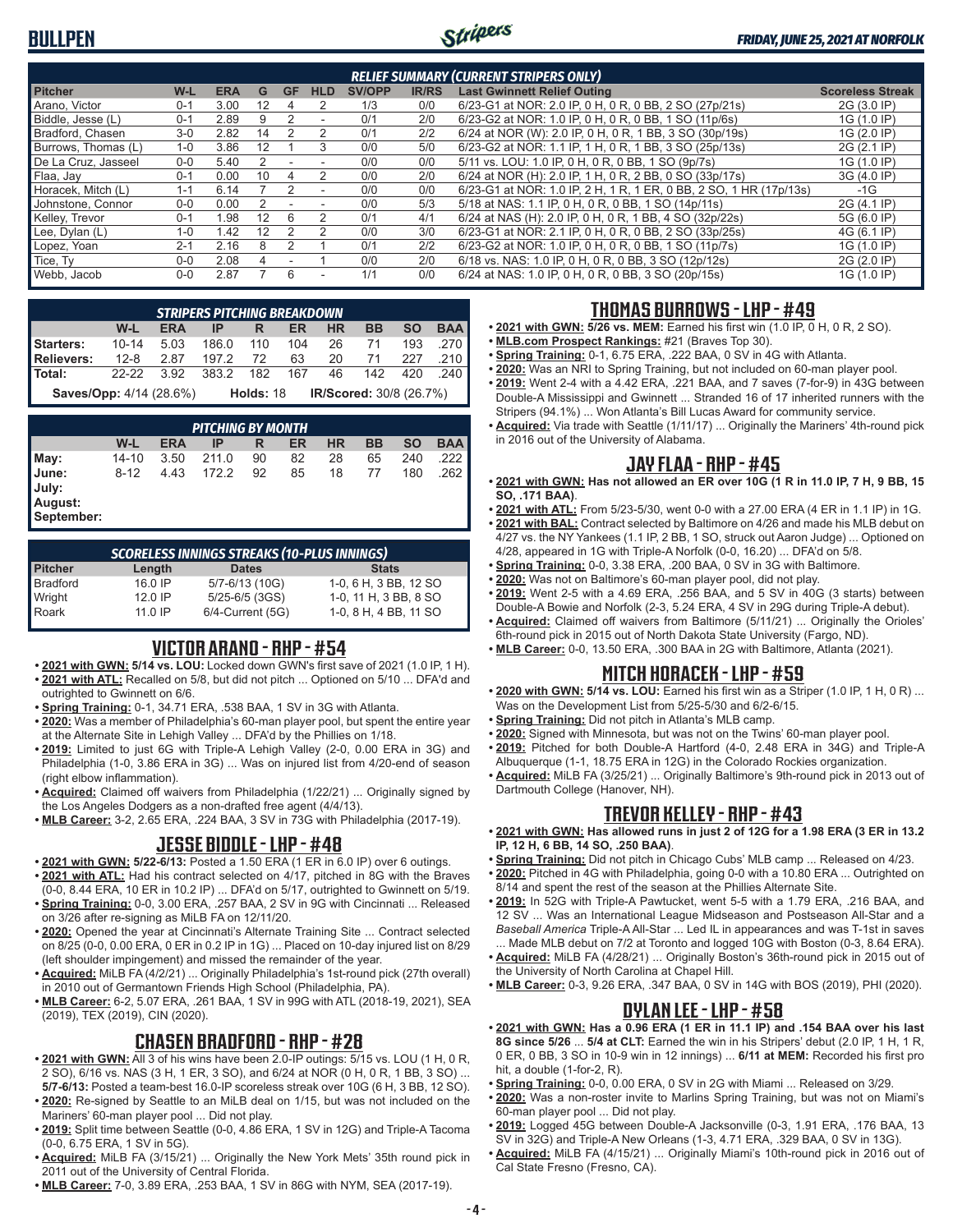#### **YOAN LOPEZ - RHP - #55**

- **• 2021 with GWN:** Has earned both of his wins with the Stripers in extra innings, 6/9- G2 at MEM (1.0 IP, 1 H, 0 R in 3-1 win in 8 innings) and 6/18 vs. NAS (1.0 IP, 2 H, 1 R, 0 ER, 1 SO in 8-7 win in 10 innings).
- **• 2021 with ARI:** Began the season on Arizona's Opening Day roster ... In 2 stints, went 0-0 with a 6.57 ERA (9 ER in 12.1 IP) and 0 SV (0-for-3) in 13G ... DFA'd on 5/20, traded to Atlanta on 5/22 and optioned to Gwinnett.
- **• Spring Training:** 1-0, 4.91 ERA, .214 BAA, 0 SV in 8G with Arizona.
- **• 2020:** In 20G with Arizona, went 0-1 with a 5.95 ERA, .269 BAA, and 2 holds.
- **• 2019:** Set MLB career highs in G (70) and holds (21), going 2-7 with a 3.41 ERA, .232 BAA, and 1 SV (1-for-4) with the D-backs.
- **• Acquired:** Via trade with Arizona in exchange for CF Deivi Estrada (5/22/21) ... Originally signed by the D-backs as a NDFA out of Cuba (1/16/15).
- **• MLB Career:** 2-8, 4.25 ERA, .252 BAA, 1 SV in 113G with Arizona (2018-21).

#### **TY TICE - RHP - #53**

- **• 2021 with GWN: 6/10 at MEM:** Threw 1.0 scoreless IP (0 H, 0 BB, 1 SO) in his Stripers debut, combining with 5 pitchers on a 2-hit shutout.
- **• 2021 with ATL:** Recalled on 6/20 and pitched once (6/21 at NYM, 1.0 IP, 1 H, 0 R, 1 BB, 0 SO) ... Optioned back to Gwinnett on 6/24.
- **• 2021 with TOR:** Recalled from the Alternate Training Site 3 times (4/9, 4/24, 5/22), went 0-0 with a 5.14 ERA (4 ER in 7.0 IP) in 4G during his MLB debut ... Also pitched once for Triple-A Buffalo (0 ER in 1.0 IP) ... DFA'd on 5/30.
- **• Spring Training:** 1-0, 9.00 ERA, .273 BAA, 0 SV in 6G with Toronto.
- **• 2020:** Spent the entire year at the Blue Jays' Alternate Training Site ... Did not reach the Majors ... Had his contract selected by Toronto on 11/20.
- **• 2019:** Between Double-A New Hampshire and Triple-A Buffalo, went 3-4 with a 2.34 ERA, .196 BAA, and 8 saves (8-for-12) in 46 relief appearances.
- **• Acquired:** Via trade from Toronto in exchange for cash (6/4/21) ... Originally the Blue Jays' 16th-round pick in 2017 out of Central Arkansas.
- **• MLB Career:** 0-0, 4.50 ERA, .303 BAA in 5G with Toronto, Atlanta (2021).

#### **JACOB WEBB - RHP - #71**

- **• 2021 with GWN: 6/9-G1 at MEM:** Tallied first save of the year (1.0 IP, 0 H, 0 R, 1 SO in 5-4 win) ... **5/26-6/9:** Struck out 5 over 5.0 scoreless innings (2 H, 0 BB) in 5G.
- **• 2021 with ATL:** Recalled 4 times (4/7, 4/10, 6/5, 6/17) ... In 17G with the Braves, is 1-2 with a 5.29 ERA (10 ER in 17.0 IP) and a .324 BAA.
- **• Spring Training:** 1-0, 2.57 ERA, .222 BAA, 2 HLD in 7G with Atlanta ... Optioned to the Alternate Training Site in Gwinnett on 3/25.
- **• 2020:** Assigned to the Alternate Training Site on 7/19, but missed over a month with a right shoulder strain (placed on 60-day injured list on 7/20) ... Activated on 9/8 and went 0-0 with a 0.00 ERA (0 ER in 10.0 IP) and .200 BAA in 8G ... Made his MLB Postseason debut, going 0-0 with a 9.00 ERA (3 ER in 3.0 IP) in 3G.
- **• 2019:** Made his MLB debut with Atlanta, going 4-0 with a 1.39 ERA (5 ER in 32.1 IP), .205 BAA, 9 holds, and 2 saves (2-for-4) in 36G ... Also logged 10G with Gwinnett (0-1, 6.97 ERA, .225 BAA, 1 SV).
- **• Acquired:** Braves' 18th-round pick in 2014 out of Tabor College (Hillsboro, KS).
- **• MLB Career:** 5-2, 2.28 ERA, .243 BAA, 2 SV in 61G with Atlanta (2019-21).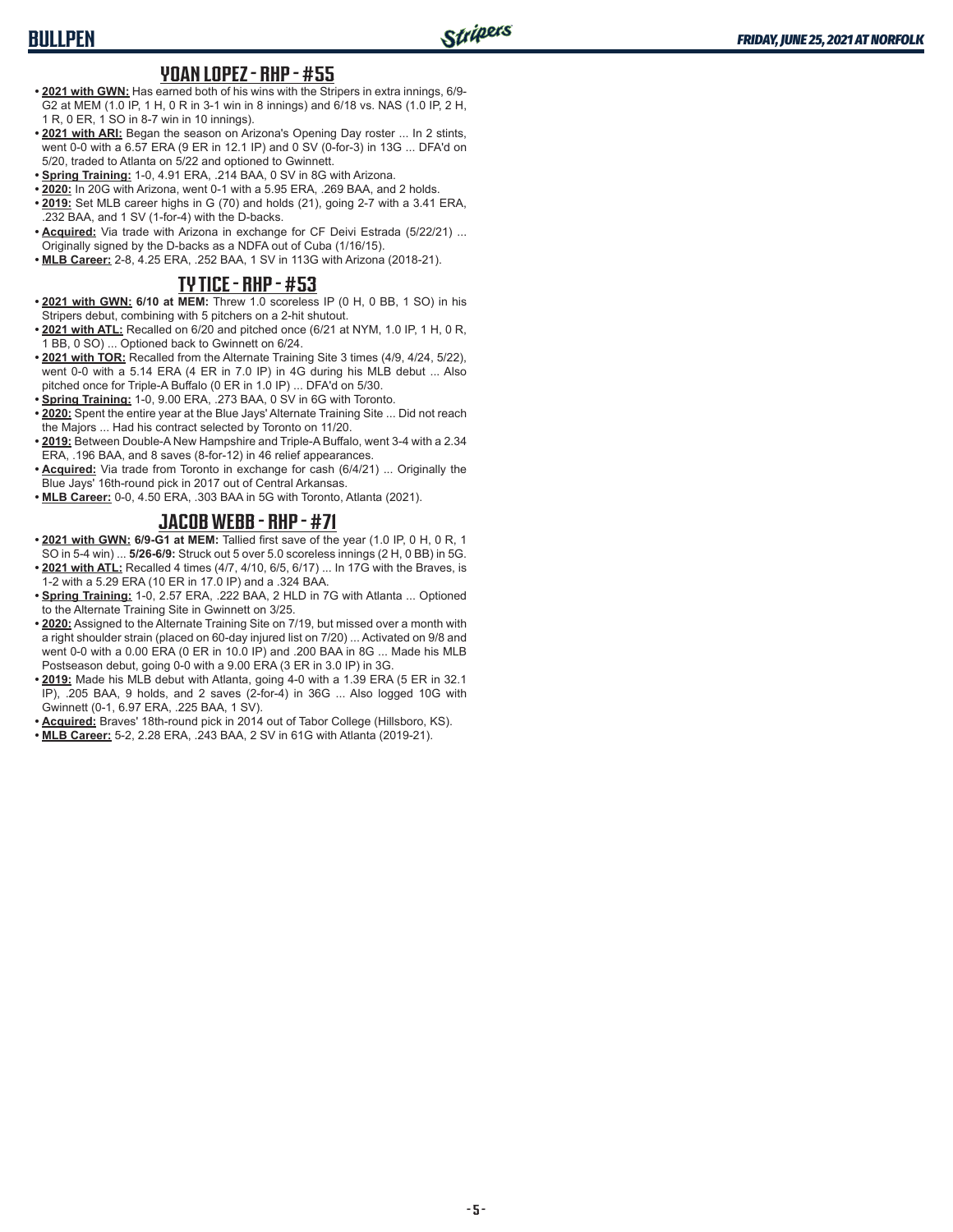#### Stripers **OFFENSE** *FRIDAY, JUNE 25, 2021 AT NORFOLK TOTAL:* .246, 55 HR, .760 OPS *RISP:* .254, 14 HR, .770 OPS *RUNS/INNING: 1 2 3 4 5 6 7 8 9 X TOT Vs. LHP:* .256, 26 HR, .800 OPS *RISP/2O:* .207, 5 HR, .652 OPS **Stripers:** 35 25 14 25 23 24 26 31 20 10 233 **Opponents:** 33 24 21 23 11 20 17 16 7 10 182 *Vs. RHP:* .239, 29 HR, .734 OPS *LOADED:* .277, 3 HR, .889 OPS

| <b>BATTER'S BOX (CURRENT STRIPERS ONLY)</b> |                                     |                         |                          |                             |  |
|---------------------------------------------|-------------------------------------|-------------------------|--------------------------|-----------------------------|--|
| <b>Player</b>                               | <b>Season with GWN</b>              | <b>6/24 at NOR</b>      | <b>Active Hit Streak</b> | <b>Series at NOR</b>        |  |
| Arcia, Orlando                              | .303, 11 HR, 26 RBI, 4 SB, .925 OPS | $0-4$ , BB              | -2G                      | .100 (1-10), R, RBI         |  |
| Camargo, Johan                              | .316, 5 HR, 16 RBI, 0 SB, .920 OPS  | 1-4, R, HBP             | 5G (Since 6/18)          | .300 (3-10), HR, 3 R, 2 RBI |  |
| Casteel, Ryan                               | .269, 3 HR, 15 RBI, 0 SB, .853 OPS  | 1-4, HR, R, 4 RBI       | 1G (Since 6/24)          | .250 (1-4), HR, R, 4 RBI    |  |
| Ervin, Phillip                              | .186, 4 HR, 16 RBI, 7 SB, .663 OPS  | 1-3, HR, 2 R, 2 RBI, BB | 1G (Since 6/24)          | .167 (1-6), HR, 2 R, 2 RBI  |  |
| Goins, Ryan                                 | .261. 1 HR. 15 RBI. 0 SB. .700 OPS  | $1-4, R$                | 5G (Since 6/18)          | .400 (4-10), 2B, 2R, RBI    |  |
| Gore, Terrance                              | .250, 0 HR, 0 RBI, 12 SB, .681 OPS  | PR, 0-0, SB             | $-1G$                    | $.000(0-3)$ , SB            |  |
| Kazmar Jr., Sean                            | .190, 4 HR, 14 RBI, 1 SB, .634 OPS  | <b>DNP</b>              | -5G                      | $.000(0-3)$                 |  |
| Kipnis, Jason                               | .262, 2 HR, 8 RBI, 0 SB, .792 OPS   | <b>DNP</b>              | 3G (Since 6/18)          | $.286(2-7), 22B$            |  |
| Lucroy, Jonathan                            | .213, 2 HR, 15 RBI, 0 SB, .659 OPS  | 1-2, R, BB, HBP         | 1G (Since 6/24)          | $.200(1-5)$ , R             |  |
| Morales, Jonathan                           | .109, 1 HR, 6 RBI, 0 SB, .302 OPS   | <b>DNP</b>              | 1G (Since 6/23)          | $.333(1-3)$                 |  |
| Pache, Cristian                             | .235. 2 HR. 6 RBI. 1 SB. .709 OPS   | $1 - 5$                 | 1G (Since 6/24)          | $.125(1-8)$                 |  |
| Sanchez, Yolmer                             | .188. 1 HR. 11 RBI. 3 SB. .566 OPS  | $0 - 4$                 | $-1G$                    | .286 (2-7), RBI             |  |
| Snider, Travis                              | .185. 2 HR. 4 RBI. 0 SB. .700 OPS   | <b>DNP</b>              | 4G (Since 6/17)          | $.333(1-3)$                 |  |
| Waters, Drew                                | .254. 3 HR. 10 RBI. 10 SB. .745 OPS | 0-3.2 BB. SB            | -4G                      | $.000(0-8)$ , R, 2 SB       |  |

|                | <b>HOME RUNS</b><br><b>MULTI-GAMES</b> |                |                |           |                |                |                |                        |                                                 |                |                |           |
|----------------|----------------------------------------|----------------|----------------|-----------|----------------|----------------|----------------|------------------------|-------------------------------------------------|----------------|----------------|-----------|
| <b>Player</b>  | 1 <sub>R</sub>                         | 2R             | 3R             | <b>GS</b> | Tot.           |                |                | Off LH Off RH Team W-L | Last HR with Gwinnett (Regular Season)          | Hit            | <b>RBI</b>     | <b>HR</b> |
| Almonte        |                                        |                |                |           | 3              |                |                | $3-0$                  | 5/30/21 vs. MEM, 1R (RH Connor Jones)           | 8              | 5              |           |
| Arcia          | 8                                      | 3              | $\sim$         |           |                | 6              | 5              | $6 - 3$                | 6/18/21 vs. NAS, 1R (RH Alec Bettinger)         | 15             | 8              |           |
| Brugman        | $\overline{\phantom{0}}$               |                |                |           |                |                |                | $0 - 0$                |                                                 |                |                |           |
| Camargo        | $\overline{2}$                         | $\overline{2}$ |                |           | 5              | 3              | $\overline{2}$ | $2 - 2$                | 6/23/21-G1 at NOR, 2R (RH Spenser Watkins)      | 10             | $\overline{4}$ |           |
| Casteel        |                                        | $\overline{2}$ |                |           | 3              | $\overline{2}$ |                | $2 - 1$                | 6/24/21 at NOR, GS (LH Zac Lowther)             | 4              | 5              |           |
| Demeritte      | 4                                      | $\overline{2}$ | ٠              |           | 6              | 4              | 2              | $5 - 1$                | 5/30/21 vs. MEM, 1R (LH Bernardo Flores Jr.)    | $\overline{7}$ | 4              |           |
| Ervin          | $\overline{2}$                         |                | $\overline{ }$ |           | 4              | 2              | 2              | $3 - 1$                | 6/24/21 at NOR, 1R (RH Cody Carroll)            | 4              | 4              |           |
| Goins          |                                        |                | ٠              |           |                |                | ÷.             | $1 - 0$                | 5/4/21 at CLT, 1R (LH Kyle Kubat)               | 8              | 4              |           |
| Gore           |                                        |                | ۰              |           |                |                |                | $0 - 0$                |                                                 | 2              | ٠              |           |
| <b>Heredia</b> |                                        |                |                |           |                |                |                | $0 - 0$                |                                                 |                |                |           |
| Inciarte       | $\overline{\phantom{a}}$               |                |                |           |                |                | ÷.             | $0 - 0$                | $- - -$                                         | ۰              | ÷              |           |
| Jackson        | $\overline{2}$                         |                |                |           | 5              | 4              |                | $3-0$                  | 6/9/21-G1 at MEM, 3R (LH Zack Thompson)         | $\overline{2}$ | 4              |           |
| Kazmar Jr.     | 2                                      |                |                |           | 4              |                | 3              | $1 - 3$                | 6/6/21 vs. JAX, 1R (RH Parker Bugg)             | $\overline{2}$ | 3              |           |
| Kipnis         | $\sim$                                 |                |                |           | $\overline{2}$ |                | 2              | $2 - 0$                | 6/16/21 vs. NAS, 2R (RH Thomas Jankins)         | $\overline{4}$ | 3              |           |
| Lucroy         |                                        |                |                |           | $\overline{2}$ |                | $\overline{2}$ | $1 - 1$                | 6/10/21 at MEM, 3R (RH Grant Black)             | 3              | 3              |           |
| Martinez       |                                        |                |                |           |                |                |                | $0 - 0$                |                                                 | $\overline{2}$ |                |           |
| <b>Morales</b> |                                        |                |                |           |                |                |                | $1 - 0$                | 5/7/21 at CLT, 3R (RH Joe De Carlo)             |                |                |           |
| Pache          |                                        |                |                |           | $\overline{2}$ |                |                | $1 - 0$                | 6/10/21 at MEM, 2R (LH Tyler Webb), 2nd of Game | 2              | $\overline{2}$ |           |
| Sanchez        |                                        |                |                |           |                |                |                | $1 - 0$                | 6/16/21 vs. NAS, 3R (RH Miguel Sanchez)         | 3              | 2              |           |
| Snider         | $\mathcal{P}$                          |                | $\sim$         |           | 2              |                | $\mathfrak{D}$ | $2 - 0$                | 6/18/21 vs. NAS, 1R (RH Patrick Weigel)         |                |                |           |
| Unroe          | ٠                                      |                | ۰              |           |                |                |                | $0 - 0$                | 7/19/19 vs. ROC, 1R (RH Drew Hutchison)         |                | ٠              |           |
| <b>Waters</b>  | $\overline{2}$                         |                |                |           | 3              | 2              |                | $0 - 2$                | 5/19/21 at NAS, 1R/Leadoff (LH Wade LeBlanc)    | 9              | $\overline{2}$ |           |
| Total:         | 29                                     | 15             | 8              | 3         | 55             |                |                |                        |                                                 |                |                |           |

|                                                                           |            |    |    |    | <b>HOME RUN VARIANTS</b> |                                  |           |            |            |            |                |       |                                        | <b>PINCH HITTERS</b> |                                        |                     |                |                |
|---------------------------------------------------------------------------|------------|----|----|----|--------------------------|----------------------------------|-----------|------------|------------|------------|----------------|-------|----------------------------------------|----------------------|----------------------------------------|---------------------|----------------|----------------|
| Back-to-Back Homers (1x):                                                 |            |    |    |    |                          |                                  |           |            |            |            | Player         | AVG.  | <b>AB</b>                              | н                    | 2B                                     | 3B                  | <b>HR</b>      | <b>RBI</b>     |
| Almonte (GS) / Snider, 5/7 at CLT (1st Inning)                            |            |    |    |    |                          |                                  |           |            |            |            | Almonte        | 1.000 |                                        | 1                    | $\Omega$                               | $\Omega$            | $\Omega$       | 2              |
|                                                                           |            |    |    |    |                          |                                  |           |            |            |            | Arcia          | ---   | $\Omega$                               | $\Omega$             | $\Omega$                               | $\Omega$            | $\Omega$       | 0              |
| Back-to-Back-to-Back Homers (1x):                                         |            |    |    |    |                          |                                  |           |            |            |            | Casteel        | .158  | 19                                     | 3                    |                                        | $\Omega$            |                | $\overline{4}$ |
| Arcia (2R) / Camargo / Demeritte, 5/8 at CLT (6th Inning)                 |            |    |    |    |                          |                                  |           |            |            |            | Demeritte      | .400  | 5                                      | 2                    |                                        | $\Omega$            | $\mathbf 1$    | $\mathbf{1}$   |
|                                                                           |            |    |    |    |                          |                                  |           |            |            |            | Ervin          | .500  | 3                                      | $\mathbf{1}$         | $\Omega$                               | $\Omega$            | $\Omega$       | $\mathbf{1}$   |
| Pinch Hit Homers (2x):                                                    |            |    |    |    |                          |                                  |           |            |            |            | Goins          | .000  | $\overline{2}$                         | $\mathbf 0$          | $\Omega$                               | $\Omega$            | $\Omega$       | 0              |
| Demeritte, 5/12 vs. LOU (7th Inning)<br>Casteel, 6/3 vs. JAX (7th Inning) |            |    |    |    |                          |                                  |           |            |            |            | Gore           | .333  | 3                                      |                      | $\Omega$                               | $\Omega$            | $\Omega$       | $\mathbf 0$    |
|                                                                           |            |    |    |    |                          |                                  |           |            |            |            | Kazmar Jr.     | .000  | 6                                      | $\mathbf 0$          | $\Omega$                               | $\Omega$            | $\mathbf 0$    | $\mathbf 0$    |
| Leadoff (Game) Homers (1x):                                               |            |    |    |    |                          |                                  |           |            |            |            | Lucrov         | .000  | 3                                      | $\Omega$             | $\Omega$                               | $\Omega$            | $\Omega$       | $\mathbf 0$    |
| Waters, 5/19 at NAS                                                       |            |    |    |    |                          |                                  |           |            |            |            | <b>Morales</b> | .000  |                                        | $\mathbf 0$          | $\Omega$                               | $\Omega$            | $\Omega$       | $\mathbf 0$    |
|                                                                           |            |    |    |    |                          |                                  |           |            |            |            | Pache          | ---   | $\Omega$                               | 0                    | $\Omega$                               | $\Omega$            | $\Omega$       | $\mathbf 0$    |
| Walk-Off Homers (1x):                                                     |            |    |    |    |                          |                                  |           |            |            |            | Sanchez        | .000  | 6                                      | $\mathbf 0$          | $\Omega$                               | $\Omega$            | $\mathbf 0$    | $\mathbf 0$    |
| Arcia (Solo), 5/16 vs. LOU (9th Inning)                                   |            |    |    |    |                          |                                  |           |            |            |            | Snider         | .091  | 11                                     | $\mathbf{1}$         | $\Omega$                               | $\Omega$            | $\Omega$       | 0              |
|                                                                           |            |    |    |    |                          |                                  |           |            |            |            | Unroe          | .000  | $\overline{4}$                         | $\mathbf 0$          | $\Omega$                               | $\Omega$            | $\mathbf 0$    | $\mathbf 0$    |
|                                                                           |            |    |    |    |                          |                                  |           |            |            |            | Totals:        | .141  | 64                                     | 9                    | $\overline{2}$                         | $\mathbf{0}$        | $\overline{2}$ | 8              |
|                                                                           |            |    |    |    |                          |                                  |           |            |            |            |                |       | <b>HITTING STREAKS (10-PLUS GAMES)</b> |                      |                                        |                     |                |                |
|                                                                           |            |    |    |    |                          |                                  |           |            |            |            | Player         |       | Length/Dates                           |                      |                                        | <b>Stats</b>        |                |                |
|                                                                           |            |    |    |    |                          | <b>STRIPERS BATTING BY MONTH</b> |           |            |            |            | Arcia          |       | 13G (5/4-5/18)                         |                      | .393 (22-56), 4 2B, 7 HR, 17 R, 12 RBI |                     |                |                |
|                                                                           | <b>AVG</b> | G  | 2B | 3B | <b>HR</b>                | <b>RBI</b>                       | <b>SB</b> | <b>OBP</b> | <b>SLG</b> | <b>OPS</b> |                |       |                                        |                      |                                        |                     |                |                |
| May:                                                                      | .254       | 24 | 43 | 2  | 36                       | 138                              | 24        | .366       | .445       | .811       |                |       | <b>ON-BASE STREAKS (10-PLUS GAMES)</b> |                      |                                        |                     |                |                |
| June:                                                                     | .236       | 20 | 30 | 3  | 19                       | 79                               | 20        | .315       | .380       | .695       |                |       |                                        |                      |                                        |                     |                |                |
| July:                                                                     |            |    |    |    |                          |                                  |           |            |            |            | Player         |       | Length/Dates                           |                      |                                        | <b>Stats</b>        |                |                |
| August:                                                                   |            |    |    |    |                          |                                  |           |            |            |            | Arcia          |       | 14G (6/5-6/23)                         |                      |                                        | .333 (17-51), 6 BB  |                |                |
| September:                                                                |            |    |    |    |                          |                                  |           |            |            |            | Arcia          |       | 13G (5/4-5/18)                         |                      |                                        | $.393(22-56), 8BB$  |                |                |
|                                                                           |            |    |    |    |                          |                                  |           |            |            |            | Camargo        |       | 10G (5/4-5/23)                         |                      |                                        | .333 (12-36), 12 BB |                |                |

#### **- 6 -**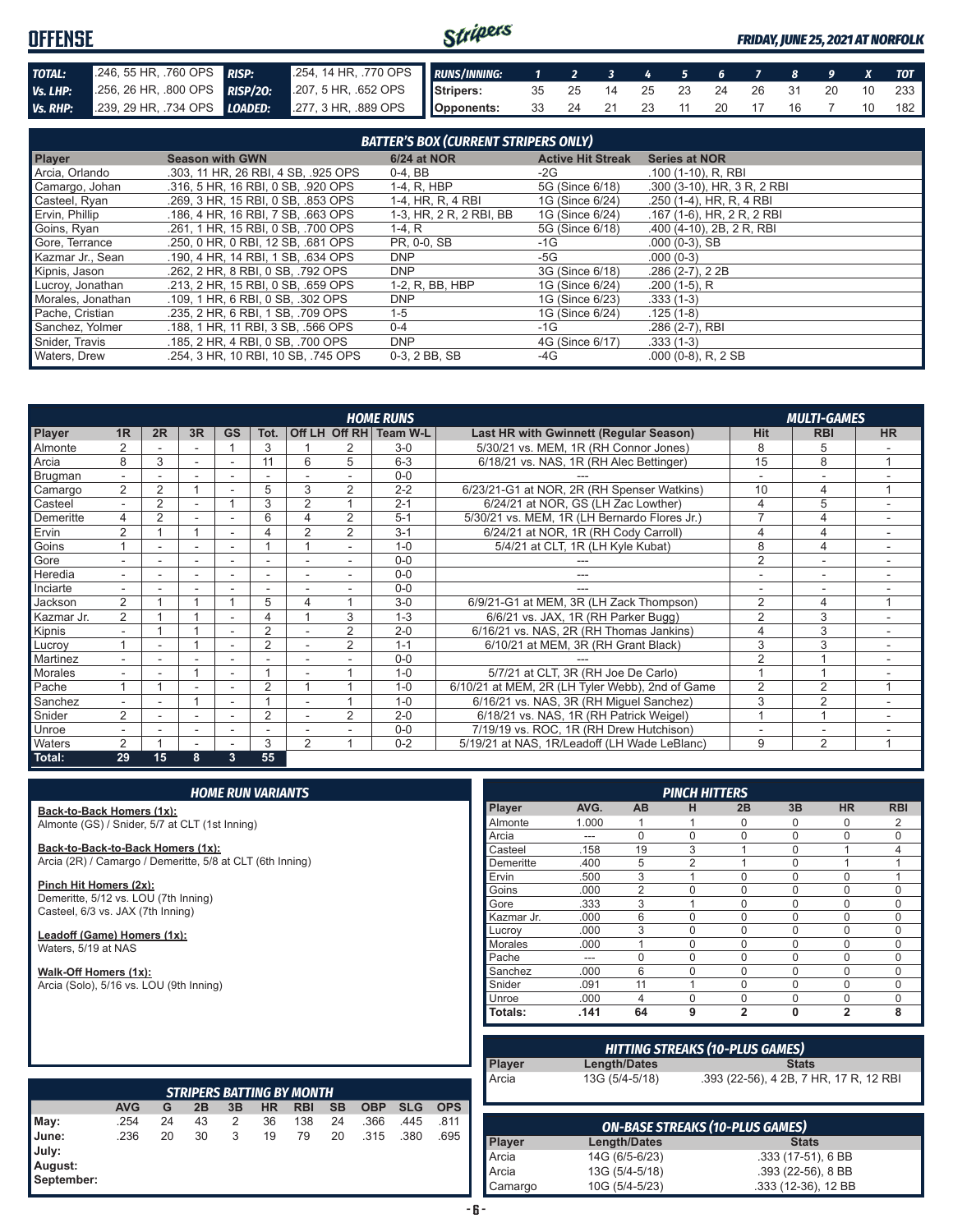## **ORLANDO ARCIA - SS - #13**

- **• Leaderboard:** Entering 6/25, ranks among Triple-A East top 10 in R (1st, 38), H (1st, 53), TB (2nd, 97), XBH (T-4th, 22), HR (T-5th, 11), and 2B (T-7th, 11).
- **• 2021 with GWN: 5/4-5/18:** Hit safely in each of his first 13G (.393, 7 HR, 17 R, 12 RBI, 2 SB, 1.301 OPS) ... **5/9 at CLT:** Tied GWN's single-game homer record with 3 solo blasts (3-for-4, 4 R, 4 RBI) ... **5/15 vs. LOU:** Launched game-winning solo HR (#6) in 8th ... **5/16 vs. LOU:** Blasted walk-off solo HR (#7) in 9th ... **6/10 at MEM:** Set season high with 4 hits (4-for-5, 2B, 2 R) ... **6/18 vs. NAS:** Went 3-for-5 with 3 XBH, including solo HR (#11) and game-tying double in 10th, scored walk-off winning run
- ... **6/5-6/23:** Posted a team-best 14G on-base streak, batting .333 (17-for-51, 4 2B, 3 HR, 11 R, 8 RBI, 1 SB, 6 BB) in that span.
- **• 2021 with MIL:** Was on Milwaukee's Opening Day roster and batted .091 (1-for-11, 1 RBI) in 4G before being traded to Atlanta on 4/6 (sent to Alternate Training Site). **• Spring Training:** .191, 4 2B, 4 R, 6 RBI, .517 OPS in 19G with Milwaukee.
- **• 2020:** Spent 59 games with the Brewers, batting .260 (10 2B, 1 3B, 5 HR, 22 R, 20 RBI, 2 SB) ... Played in 2 Postseason games (.143, 1-for-7, 1 HR, 2 RBI).
- **• Acquired:** Via trade with Milwaukee in exchange for RHP Chad Sobotka and RHP Patrick Weigel (4/6/21) ... Originally signed by Milwaukee as a NDFA (10/22/10).
- **• MLB Career:** .244, 69 2B, 7 3B, 42 HR, 180 RBI, 39 SB in 542G with Milwaukee (2016-21) ... Played in the Postseason from 2018-20 (.295, 4 HR, 6 RBI in 13G).

## **JOHAN CAMARGO - INF - #17**

- **• Leaderboard:** Entering 6/25, ranks among Triple-A East top 10 in OBP (4th, .416), AVG (5th, .316), and R (T-8th, 28).
- **• 2021 with GWN: Has hit safely in 10 of 12G since 6/10, batting .404 (19-for-47, 2 2B, 1 3B, 2 HR, 10 R, 6 RBI, 1.068 OPS)** ... **5/4-5/22:** Hit safely in each of his first 9G (.364, 2 2B, 3 HR, 13 R, 8 RBI) ... **5/8 at CLT:** Notched his first career multi-homer game (2-for-4, 2 HR, 2 RBI) ... **6/5 vs. JAX:** Started 5-4-3 triple play, Gwinnett's first since 5/28/19 at TOL ... **6/10 at MEM:** Homered for first time since 5/8 (2-run, #4) in 4-for-5, 2-RBI effort.
- **• Gwinnett Career:** Has hits in 65 of 86G (75.6%) since 2017, batting .335 (113-for-337, 22 2B, 2 3B, 14 HR, 61 R, 58 RBI, 1 SB, .939 OPS).
- **• 2021 with ATL:** In 5 stints with the Braves, batting .000 (0-for-15, 1 R) in 14G.
- **• Spring Training:** .186, 2 2B, 1 HR, 4 R, 3 RBI in 18G with Atlanta.
- **• 2020:** Made Braves' Opening Day roster and batted .200 (8 2B, 4 HR, 16 R, 9 RBI) in 35G ... Added to the NLCS roster in place of injured Adam Duvall prior to Game 2 and played in 4G (.250, 2-for-8, 1 2B, 1 RBI).
- **• Acquired:** NDFA (7/2/10) out of Panama City, Panama.
- **• MLB Career:** .258, 68 2B, 4 3B, 34 HR, 144 RBI, 2 SB in 360G with Atlanta (2017- 21) ... Played in 2018 and 2020 Postseasons (.087, 1 2B, 1 RBI in 8G).

## **RYAN CASTEEL - 1B/C - #9**

- **• 2021 with GWN: 5/15-5/18:** Had 6 RBI in 3G span, including 5/15 vs. LOU (1-for-2, GW 3-run double, 3 RBI) and 5/16 vs. LOU (1-for-3, HR, 2 RBI) ... **6/2 vs. JAX:** Notched a pinch-hit 2-run double ... **6/3 vs. JAX:** Hit a pinch-hit 2-run HR (#2) ... **6/24 at NOR:** Crushed game-winning grand slam (#3) in 6-2 victory (1-for-4, 4 RBI), his 2nd career slam (first since 7/20/13 with Adv-A Modesto vs. Rancho Cuca.).
- **• Spring Training:** Did not play in Atlanta's MLB camp.
- **• 2020:** Was not on the Braves' 60-man player pool ... Did not play. **• 2019:** Played 118G with Double-A Mississippi, batting .263 (21 2B, 2 3B, 21 HR, 73 RBI, .811 OPS) ... Ranked 2nd in the Southern League in homers and RBI, 3rd in
- slugging (.477) ... Was his 2nd career 20-homer season (hit 22 in 2013). **• Acquired:** MiLB FA (3/14/21) ... Originally Colorado's 17th-round pick in 2010 out
- of Cleveland State Community College (Cleveland, TN).

#### **PHILLIP ERVIN - OF - #18**

- **• 2021 with GWN: 6/2 vs. JAX:** Hit a decisive 3-run HR (#1) and tallied a seasonhigh 4 RBI (1-for-4, R) ... **6/13 at MEM:** Belted a game-tying 2-run HR (#2) with 2 outs in the 9th of an eventual 7-6 loss (1-for-3, 1 R, 2 RBI).
- **• Spring Training:** .276, 0 HR, 2 RBI, 1 SB, .647 OPS in 18G with Atlanta ... DFA'd on 3/28, outrighted to the Alternate Training Site on 4/3.
- **• 2020:** Between Cincinnati and Seattle, hit .149 with 3 2B, 4 RBI, 1 SB in 37G ... DFA'd by the Reds (8/28), Mariners (12/16), and Chicago Cubs (2/20/21).
- **• Acquired:** Off waivers from the Chicago Cubs (2/22/21) ... Originally Cincinnati's 1st-round pick (27th overall) in 2013 out of Samford University (Homewood, AL).
- **• MLB Career:** .247, 26 2B, 8 3B, 17 HR, 68 RBI, 15 SB in 237G with CIN, SEA (2017-20) ... Talled 7 of his 8 career triples in 2019 (ranked 7th in NL).

#### **RYAN GOINS - INF - #8**

- **• 2021 with GWN: Hitting .296 (16-for-54, 3 2B, 6 R, 5 RBI) in 17G in June** ... **5/4 at CLT:** Hit Gwinnett's first homer of the season (opposite field, solo) ... **5/12 vs. LOU:** Set season highs for hits (3-for-4) and RBI (3) ... **5/27-6/9:** Posted a 7G hitting streak (.375, 9-for-24, 2 2B, 3 R, 2 RBI).
- **• Triple-A Career:** Has played for BUF (2013-16), LHV (2018), CLT (2019), and GWN (2021) ... Was teammates with MGR Matt Tuiasosopo in 2014 with the Bisons.
- **• Spring Training:** .391, 2 2B, 0 HR, 5 RBI, 0 SB, .960 OPS in 16G with Atlanta. **• 2020:** Played in 14G with the Chicago White Sox, batting .000 (0-for-9, 4 R) ...
- Spent most of the year at the Alternate Training Site in Schaumburg, IL. **• Acquired:** MiLB FA (2/25/21) ... Originally Toronto's 4th-round pick in 2009 out of Dallas Baptist University (Dallas, TX).
- **• MLB Career:** .228, 71 2B, 12 3B, 22 HR, 158 RBI in 555G with TOR, KC, CWS (2013-20) ... Played for TOR in 2015, 2016 Postseason (.146, 1 HR, 5 RBI in 14G).

#### **TERRANCE GORE - OF - #5**

- **• Leaderboard:** Entering 6/25, ranks among Triple-A East top 10 in SB (T-3rd, 12). **• 2021 with GWN:** Is 12-for-13 (92.3%) in stolen base attempts over 17G, has a pair of 2-steal games (5/18 at NAS, 6/18 vs. NAS) ... **6/9-G2 at MEM:** Stole 3rd and scored winning run in 8th inning of 3-1 victory.
- **• Spring Training:** Did not play in Atlanta's MLB camp.
- **• 2020:** Logged 2G in his lone season with the Los Angeles Dodgers (0 PA).
- **• Acquired:** MiLB FA (2/18/21) ... Originally Kansas City's 20th-round pick in 2011 out of Gulf Coast Community College (Panama City, FL).
- **• MLB Career:** .224, 2 2B, 1 3B, 0 HR, 1 RBI, 40 SB in 102G with KC, CHC, LAD (2014-20) ... Played in the Postseason with KC (2014-15) and CHC (2018), going 0-for-2 with 3 R, 5 SB ... Won World Series with the Royals in 2015.

## **SEAN KAZMAR JR. - INF - #4**

- **• 2021 with GWN: 5/25 vs. MEM:** Lined a walk-off single in the 9th for a 2-1 win, his first career walk-off RBI with Gwinnett ... **6/6 vs. JAX:** Tied Joey Terdoslavich for 3rd on Gwinnett's career home run list (#41, 1-for-4, 1 RBI).
- **• Gwinnett Career:** Batting .266 (635-for-2389, 131 2B, 12 3B, 41 HR, 290 R, 284 RBI, 24 SB) in 696G over 8 seasons ... Leads Gwinnett in career G, AB, H, TB (913), 2B, R, RBI ... Ranks 2nd in career 3B (12) ... Ranks T-3rd in career HR (41).
- **• 600 Club:** His 635 hits are 4th-most in Richmond/Gwinnett history (Larry Whisenton leads with 657 hits) ... Is one of 5 players in RICH/GWN history with 600 hits.
- **• 2021 with ATL:** Contract selected on 4/17, has spent 2 stints with Atlanta (4/17- 4/23, 5/4-5/7), going 0-for-2 ... Pinch hit on 4/17 at the Chicago Cubs, marking his first MLB appearance in 4,589 days since 9/23/08 with San Diego ... The last player with a bigger gap between MLB appearances was Ralph Winegarner (13 years, 14 days between 6/23/36 with CLE and 7/7/49 with STL).
- **• Spring Training:** .409, 3 HR, 9 RBI, 0 SB, 1.415 OPS in 25G with Atlanta.
- **• 2020:** Was an NRI to Braves Spring Training, but not on 60-man player pool.
- **• Acquired:** MiLB FA (12/7/20) ... Originally San Diego's 5th-round pick in 2004 out of the College of Southern Nevada.
- **• MLB Career:** .195, 1 2B, 0 3B, 0 HR, 2 RBI in 22G with San Diego (2008) and Atlanta (2021).

# **JASON KIPNIS - INF - #22**

- **• 2021 with GWN: 5/28 vs. MEM:** Belted a decisive 3-run HR (#1, 2-for-3, 3 RBI) ... **6/16 at NAS:** Hit another game-winning HR (#2), a 2-run shot (2-for-4, 2 R, 2 RBI).
- **• Spring Training:** .241, 1 2B, 1 HR, 2 R, 3 RBI in 12G with Atlanta ... Released on 3/27, re-signed to MiLB deal on 3/29.
- **• 2020:** In his lone season with the Chicago Cubs, hit .237 (8 2B, 1 3B, 3 HR, 16 RBI, 1 SB) in 44G ... Played in 2G during the Postseason (0-for-3, 1 BB, 1 SO) ... Elected Free Agency on 10/28.
- **• Acquired:** MiLB FA (3/29/21) ... Originally Cleveland's 2nd-round pick in 2009 out of Arizona State University (Tempe, AZ).
- **• MLB Career:** .260, 260 2B, 24 3B, 126 HR, 545 RBI, 136 SB in 1,165G with CLE, CHC (2011-20) ... Was 2-time AL All-Star with the Indians (2013, 2015) ... Hit .192 (3 2B, 1 3B, 4 HR, 9 RBI) in 26G during the Postseason with CLE (2013, 2016-18) and CHC (2020).

## **JONATHAN LUCROY - C - #62**

- **• 2021 with GWN: 5/26 vs. MEM:** Went 2-for-4 with a 3-run double and 4 RBI ... **6/10 at MEM:** Blasted a 3-run homer (#2, 2-for-3, 3 RBI) ... **6/18 at NAS:** Hustled up the 1B line to force a walk-off throwing error (Keston Hiura) in 8-7 win (1-for-5, 2B, RBI). **• 2021 with WSH:** Signed by Washington on 4/6, played 5G (.357, 5-for-14, 1 2B, 2
- RBI) ... DFA'd on 4/12, outrighted and elected free agency on 4/14.
- **• Spring Training:** .333, 1 2B, 1 R, .867 OPS in 14G with Chicago White Sox ... Released on 3/30 (had signed a MiLB deal on 2/11).
- **• 2020:** Signed by Boston to a MiLB deal on 2/19 ... Contract selected on 7/17 and played in 1G (7/24 vs. BAL, no AB) ... DFA'd on 7/29, released on 9/15 ... Signed with Philadelphia on 9/15 and joined Alternate Site (no MLB call-up).
- **• Acquired:** MiLB FA (5/17/21) ... Originally Milwaukee's 3rd-round pick in 2007 out of the University of Louisiana-Lafayette.
- **• MLB Career:** .274, 217 2B, 24 3B, 108 HR, 547 RBI, 30 SB in 1,208G with MIL, TEX, COL, OAK, LAA, CHC, BOS, WSH (2010-21) ... 2-time NL All-Star (2014, 2016 with MIL) ... Played in Postseason for MIL (2011), TEX (2016), COL (2017), OAK (2018), batting .235 with 1 HR, 6 RBI in 15G.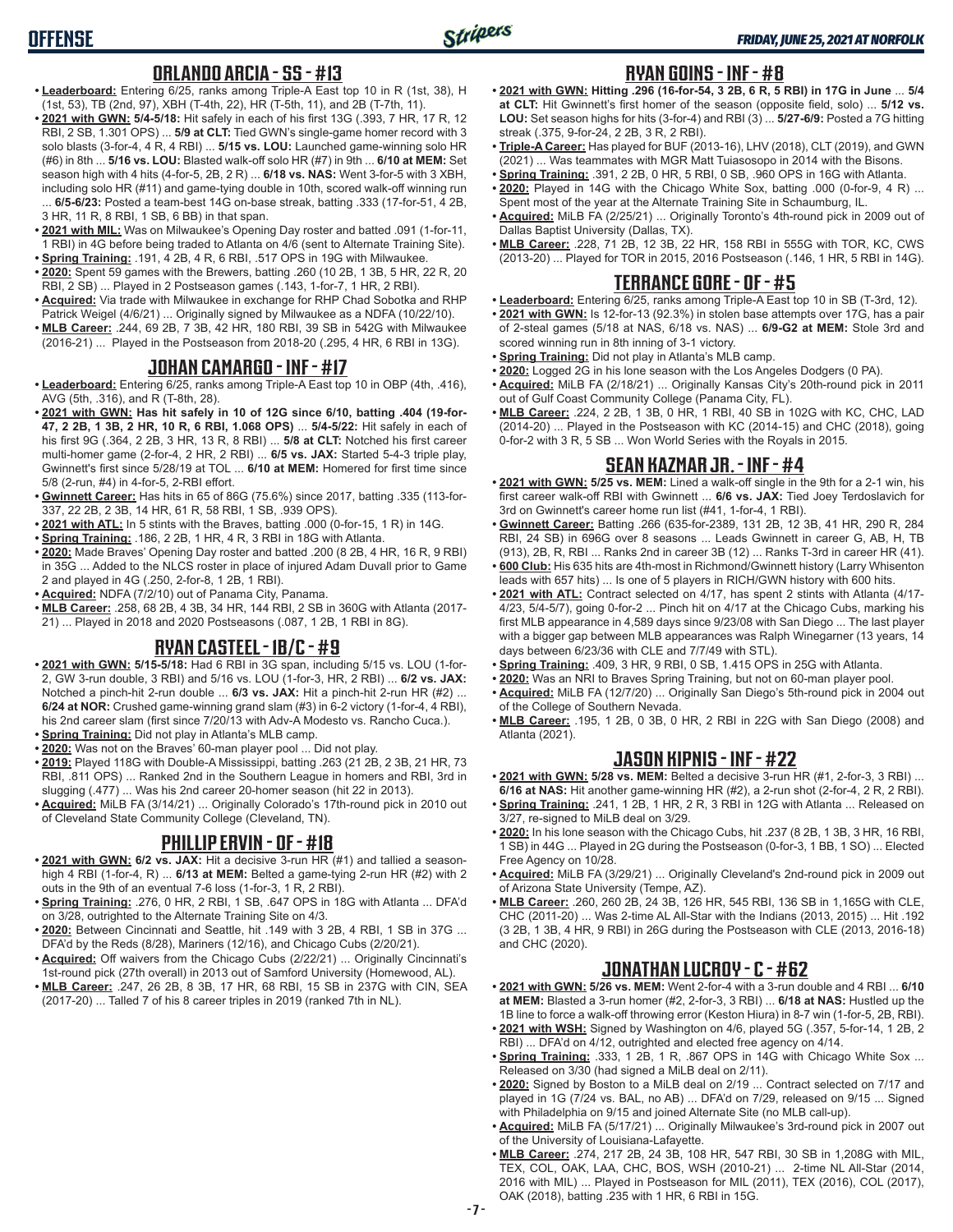## **JONATHAN MORALES - C - #20**

**OFFENSE**

- **• 2021 with GWN: 5/7 at CLT:** Tied his single-game career high with 5 RBI, going 2-for-6 with a 3-run HR (#1) in the 9th.
- **• Spring Training:** .250, 0 HR, 1 RBI, 0 SB, 1.200 OPS in 12G with Atlanta.
- **• 2020:** Spent entire year at Braves Alternate Site in Gwinnett (no MLB debut) ... Played for Caguas of the Puerto Rican Winter League (.394, 3 HR, 9 RBI in 13G), earning PWL Postseason All-Star honors.
- **• 2019:** Hit .240 (13 2B, 2 HR, 27 R, 25 RBI) in 80G between Double-A Mississippi and Gwinnett ... Logged 1 game during the IL Playoffs (0-for-1, BB).
- **• Acquired:** Braves' 25th-round pick in 2015 out of Miami-Dade Community College.

## **CRISTIAN PACHE - OF - #15**

- **• MLB.com Prospect Ranks:** #1 (Braves Top 30), #10 (Top 100).
- **• 2021 with GWN: 5/29-6/1:** Joined Stripers on a rehab assignment, played 1G before being activated and optioned on 6/2 ... **6/5 vs. JAX:** Went 3-for-6 with 2 doubles, including game-tying 2-run double in 9th ... **6/10 at MEM:** Tallied his first career multi-homer game (3-for-5, 2 HR, 3 R, 4 RBI).
- **• 2021 with ATL:** On Atlanta's Opening Day roster for the first time ... Hit .111 (3 2B, 1 HR, 6 R, 4 RBI) in 22G ... Placed on IL twice, on 4/14 and 5/14 ... Was at the Alternate Training Site from 4/24-4/30.
- **• Spring Training:** .184, 2 2B, 1 3B, 4 R, 3 RBI, 2 SB in 17G with Atlanta.
- **• 2020:** Spent most of the year at the Braves Alternate Training Site ... Made his MLB debut on 8/21 vs. Philadelphia (1-for-4) ... Played just 2G during regular season (.250) ... Also made MLB Postseason debut (.182, 1 2B, 1 HR, 4 R, 4 RBI in 12G).
- **• 2019:** Between Mississippi (104G) and Gwinnett (26G), hit .277 (36 2B, 9 3B, 12 HR, 63 R, 61 RBI, 8 SB, .802 OPS) in 130G ... Named a Southern League Postseason All-Star and MLB All-Star Futures Game participant.
- **• Acquired:** NDFA (7/4/15) out of Santo Domingo Centro, D.R.
- **• MLB Career:** .119, 3 2B, 0 3B, 1 HR, 4 RBI, 0 SB in 24G with Atlanta (2020-21).

## **YOLMER SANCHEZ - INF - #2**

- **• 2021 with GWN: 5/7 at CLT:** Went 3-for-5 with 3 runs, 3 RBI and Gwinnett's first triple of the year ... **6/9-G2 at MEM:** Stole home plate as part of a double-steal with Drew Waters, scored the tying run in 3-1 win (1-for-2, R, SB) ... **6/16 vs. NAS:** After going 30G without a homer, launched his 1st of the year (3-run, 1-for-2, 3 RBI).
- **• Spring Training:** .190, 0 XBH, 2 RBI, 1 SB, .451 OPS in 15G with Baltimore ... DFA'd on 3/27, released on 3/30.
- **• 2020:** Played 11G with the Chicago White Sox, batting .313 (3 2B, 1 HR, 1 RBI, 1.164 OPS) ... Made his MLB Postseason debut in the ALWCS (1G, no at-bat).
- **• Acquired:** MiLB FA (3/31/21) ... Originally a NDFA with Chi. White Sox (5/29/09).
- **• MLB Career:** .245, 113 2B, 24 3B, 32 HR, 215 RBI, 30 SB in 657G with the Chicago White Sox (2014-20) ... Won an AL Gold Glove in 2019 (.987 FPCT at 2B).

# **TRAVIS SNIDER - OF/INF - #26**

- **• 2021 with GWN: 5/5-5/9:** Drew 8 walks in his first 3G ... **6/3 vs. JAX:** Recorded his first multi-hit game (2-for-3, R) ... **6/18 vs. NAS:** Homered for the first time since 5/7 at CLT, a solo shot (#2) as part of a 6-run comeback in 8-7 win (1-for-3, 2 RBI). **• Spring Training:** Did not play in Atlanta's MLB camp.
- **• 2020:** Signed by Miami on 7/24 and reported to the Marlins' Alternate Training Site in Jupiter, FL, but was released on 8/27 and did not reach the Majors.
- **• 2019:** Played for Triple-A Reno in Arizona's system (.294, 22 2B, 4 3B, 11 HR, 41 RBI, 3 SB, .899 OPS in 93G).
- **• Acquired:** MiLB FA (2/26/21) ... Originally Toronto's 1st-round pick (14th overall) in 2006 out of Henry M. Jackson High School (Mill Creek, WA).
- **• MLB Career:** .244, 100 2B, 7 3B, 54 HR, 212 RBI, 22 SB in 630G with TOR, PIT (2008-15) ... Played for PIT in the Postseason from 2013-15 (.250, 1-for-4 in 3G).

#### **DREW WATERS - OF - #11**

- **• Leaderboard:** Entering 6/25, ranks among Triple-A East top 10 in SB (T-6th, 10).
- **• MLB.com Prospect Ranks:** #2 (Braves Top 30), #26 (Top 100 Prospects).
- **• 2021 with GWN: 5/15-6/10:** Hit .316 (25-for-79, 4 2B, 3 HR, 16 R, 9 RBI, 6 SB, .906 OPS) in 21G ... **5/18 at NAS:** Recorded his first career multi-HR game (3-for-5, 2 HR, 3 RBI) and became the first GWN player to homer from both sides of the plate since Mel Rojas Jr. (7/7/16 at CLT) ... **5/19 at NAS:** Fell a triple shy of the cycle in his first 4-hit game at Triple-A (4-for-5, 2B, HR, 2 R, 2 RBI, 2 SB) ... **6/9-G2 at MEM:** Lined RBI single in 8th (2-for-3, R, RBI) for last-at-bat 3-1 win.
- **• Spring Training:** .500, 1 2B, 0 HR, 2 RBI, 1 SB in 4G with Atlanta.
- **• 2020:** Spent entire year at Braves Alternate Site in Gwinnett (no MLB debut).
- **• 2019:** Hit .309 (40 2B, 9 3B, 7 HR, 80 R, 52 RBI, 16 SB) in 134G with Double-A Mississippi and Gwinnett ... Won Southern League Batting Title (.319, best in MIS history) and Most Valuable Player (1st in MIS history) ... Ranked among MiLB top 5 in doubles (T-3rd, 40) and hits (5th, 163).
- **• Acquired:** Braves' 2nd-round pick in 2017 out of Etowah High School (Woodstock, GA) ... Named Gatorade Georgia Baseball Player of the Year in 2017.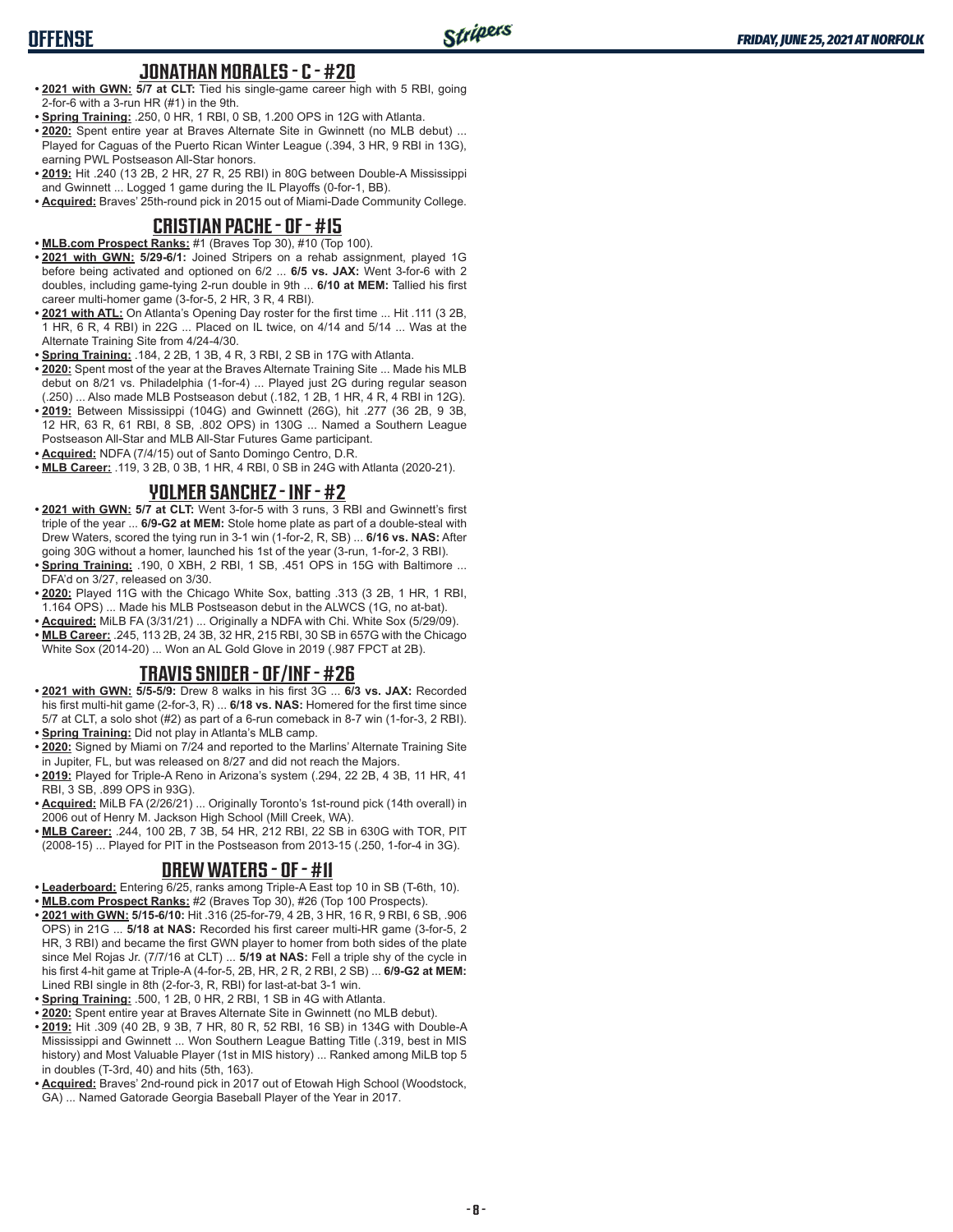# **SEASON SUMMARY**

**DEFENSE:**

**INDIVIDUAL OFFENSE:**



**HITTING (GAME):**

## **TEAM HIGHS & LOWS**

| <b>OFFENSE:</b>                                               |  |
|---------------------------------------------------------------|--|
|                                                               |  |
|                                                               |  |
|                                                               |  |
|                                                               |  |
|                                                               |  |
|                                                               |  |
|                                                               |  |
|                                                               |  |
|                                                               |  |
|                                                               |  |
|                                                               |  |
|                                                               |  |
|                                                               |  |
|                                                               |  |
|                                                               |  |
|                                                               |  |
|                                                               |  |
| <b>PITCHING:</b>                                              |  |
|                                                               |  |
|                                                               |  |
|                                                               |  |
|                                                               |  |
|                                                               |  |
|                                                               |  |
|                                                               |  |
| Most Home Runs Allowed, Game 3 (4x, last: 6/20 vs. Nashville) |  |
|                                                               |  |
|                                                               |  |

Most Double Plays Turned, Game .............................3 (2x, last: 5/29 vs. Memphis) Most Triple Plays Turned, Game .......................................... 1 (6/5 vs. Jacksonville) Most Errors, Game ..................................................................3 (5/15 vs. Louisville) Most Stolen Bases Allowed, Game ......................................... 3 (6/17 vs. Nashville) Most Caught Stealing, Game ...................................... 1 (7x, last: 6/11 at Memphis)

**TEAM MISCELLANEOUS** Largest Margin of Victory........................................ 18 Runs (5/7 at Charlotte, 19-1) Largest Margin of Defeat ....................................... 6 Runs (6/23-G1 at Norfolk, 3-9) Largest Comeback Win ................................... 6 Runs (6/18 vs. Nashville, 0-6, 8-7) Largest Blown Lead (Loss)...................3 Runs (2x, last: 6/13 at Memphis, 4-1, 6-7)

Longest Total Delay..............................................................1:15 (6/11 at Memphis) Long Multi-Game Scoring Drought .........................................18 Innings (5/22-5/25) Long Multi-Game Scoreless Streak ..........................................16 Innings (6/9-6/11)

#### **INDIVIDUAL HIGHS & LOWS**

| <b>PITCHING (GAME):</b> |  |
|-------------------------|--|
|                         |  |
|                         |  |
|                         |  |
|                         |  |
|                         |  |
|                         |  |
|                         |  |
|                         |  |
|                         |  |
|                         |  |
|                         |  |
|                         |  |
|                         |  |
|                         |  |
|                         |  |
| BEFEILE (AILE)          |  |

#### **DEFENSE (GAME):**

#### **STREAKS**

|  |  | OFFENSIVE (LONGEST IN 2021 ONLY): |
|--|--|-----------------------------------|
|--|--|-----------------------------------|

## **LAST TIME IT HAPPENED (GWINNETT REGULAR-SEASON HISTORY)**

|                             | Never                                                                      |
|-----------------------------|----------------------------------------------------------------------------|
|                             |                                                                            |
|                             |                                                                            |
|                             |                                                                            |
|                             |                                                                            |
|                             |                                                                            |
|                             |                                                                            |
|                             |                                                                            |
|                             |                                                                            |
|                             |                                                                            |
|                             | Back-to-Back-to-Back Homers  Arcia/Camargo/Demeritte (5/8/21 at Charlotte) |
|                             |                                                                            |
|                             |                                                                            |
|                             |                                                                            |
|                             |                                                                            |
|                             |                                                                            |
|                             |                                                                            |
|                             |                                                                            |
|                             |                                                                            |
|                             |                                                                            |
|                             |                                                                            |
|                             |                                                                            |
| <b>INDIVIDUAL PITCHING:</b> |                                                                            |
|                             |                                                                            |

| 9.0-Inning No-Hitter (Solo)Todd Redmond (5/28/10 at Louisville)                |  |
|--------------------------------------------------------------------------------|--|
| 9.0-Inning No-Hitter (Comb.) Wooten/Marksberry/Ramirez (6/30/16 at Louisville) |  |
|                                                                                |  |
|                                                                                |  |
| 21 Consecutive Saves Converted Jairo Asencio (9/6/09-8/8/11)                   |  |
| 25.0-Inning Scoreless Streak Stephen Marek, 25.1 IP (6/6/10-8/2/10)            |  |
|                                                                                |  |

#### **- 9 -**

| <b>TEAM OFFENSE:</b>  |                                                                          |
|-----------------------|--------------------------------------------------------------------------|
|                       |                                                                          |
|                       |                                                                          |
|                       |                                                                          |
|                       |                                                                          |
|                       |                                                                          |
|                       |                                                                          |
|                       |                                                                          |
|                       |                                                                          |
|                       |                                                                          |
|                       |                                                                          |
|                       |                                                                          |
|                       |                                                                          |
|                       |                                                                          |
|                       |                                                                          |
| <b>TEAM PITCHING:</b> |                                                                          |
|                       |                                                                          |
|                       |                                                                          |
|                       |                                                                          |
|                       |                                                                          |
|                       |                                                                          |
|                       | $\bigwedge (A \cap (A \cup A) \cup A) \cap \mathcal{F} \cup \mathcal{F}$ |

| 5 Homers Allowed …………………………………………………………………………6/16/17 at Columbus |  |
|------------------------------------------------------------------|--|
|                                                                  |  |
|                                                                  |  |
|                                                                  |  |
|                                                                  |  |

#### **TEAM DEFENSE:**

|  | Turn a Triple Play 6/5/21 vs. Jacksonville (Camargo-Kipnis-Snider) |  |
|--|--------------------------------------------------------------------|--|
|  |                                                                    |  |

# **TEAM MISCELLANEOUS:**<br>18-Run Margin of Victory....

| Longest Game, Time………………………………………………………4:26 (5/4 at Charlotte) ┃┃ Multi-Hit Game Streak ………………………… |  |
|----------------------------------------------------------------------------------------------------|--|
|                                                                                                    |  |
|                                                                                                    |  |
|                                                                                                    |  |
|                                                                                                    |  |

Longest 9.0-Inning Game, Time ...........................................3:41 (6/11 at Memphis) Shortest 9.0-Inning Game, Time ..........................................2:09 (5/22 at Nashville) Largest Home Attendance ................................................ 4,184 (6/18 vs. Nashville) Largest Road Attendance .................................................10,716 (5/22 at Nashville)